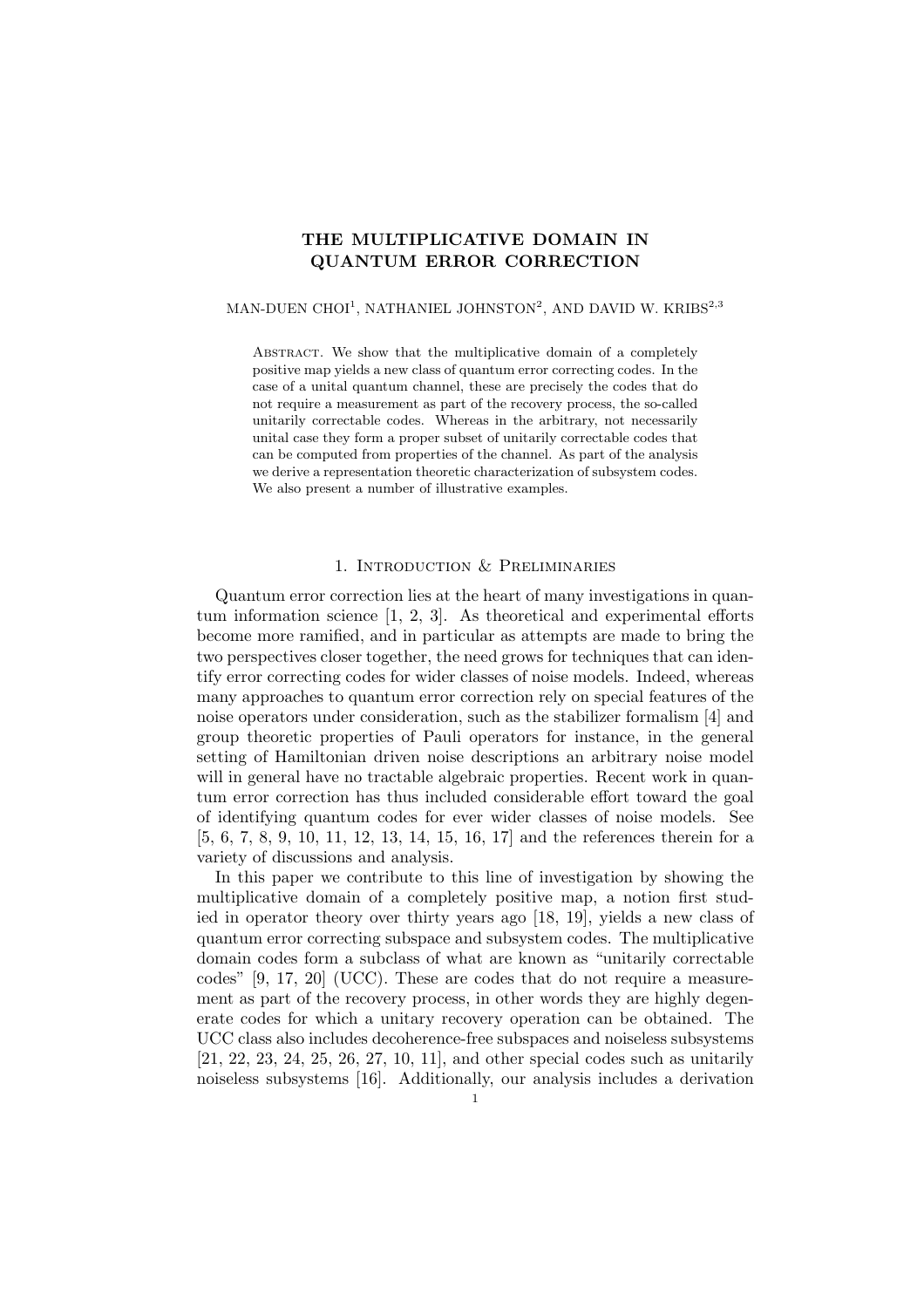of a representation theoretic description of subspace and subsystem codes that we believe is of independent interest. Specifically, we show every code can be characterized in the Schrödinger picture for quantum dynamics as a "smeared" representation. This complements other recently obtained descriptions of subsystem codes [9, 11, 34, 35].

Before moving to the core of the paper we briefly present our notation and nomenclature.

For our purposes,  $H$  will be a finite-dimensional Hilbert space,  $\mathcal{L}(\mathcal{H})$  is the set of linear operators on  $H$ , and  $\mathcal{L}_1(\mathcal{H})$  denotes the set of trace class operators. The latter two sets of operators are isomorphic in the finitedimensional case, and so we will use this identification when convenient. In the Schrödinger picture for quantum dynamics, time evolution of open quantum systems is described by completely positive (CP) trace preserving maps  $\mathcal{E} : \mathcal{L}_1(\mathcal{H}) \to \mathcal{L}_1(\mathcal{H})$ ; for which a family of operators  $\mathcal{E} \equiv \{E_i\}$  can be found with  $\mathcal{E}(\rho) = \sum_i E_i \rho E_i^{\dagger}$  for all  $\rho \in \mathcal{L}_1(\mathcal{H})$  and  $\sum_i E_i^{\dagger} E_i = I$ . (Here we use  $E^{\dagger}$  for the operator adjoint, or conjugate transpose for matrices.) We refer to such a map as a *quantum operation* or *channel*. On the other hand, evolution in the Heisenberg picture is described by the dual map  $\mathcal{E}^{\dagger} : \mathcal{L}(\mathcal{H}) \to \mathcal{L}(\mathcal{H})$  defined via  $\text{Tr}(\mathcal{E}(\rho)X) = \text{Tr}(\rho \mathcal{E}^{\dagger}(X)).$  Observe that  $\mathcal{E} \equiv \{E_i\}$  if and only if  $\mathcal{E}^{\dagger} \equiv \{E_i^{\dagger}\}$  $\{ \xi_i^{\dagger} \}$ , and  $\mathcal{E}$  is trace preserving if and only if  $\mathcal{E}^{\dagger}$  is unital  $(\mathcal{E}^{\dagger}(I)) = I$ .

Standard quantum error correction considers quantum codes as subspaces  $\mathcal{C} \subseteq \mathcal{H}$  [4, 28, 29, 30]. The code C is said to be *correctable* for  $\mathcal{E}$  if there is a channel  $\mathcal{R} : \mathcal{L}_1(\mathcal{H}) \to \mathcal{L}_1(\mathcal{H})$  such that  $\mathcal{R} \circ \mathcal{E} \circ \mathcal{P}_\mathcal{C} = \mathcal{P}_\mathcal{C}$ , where  $\mathcal{P}_\mathcal{C}(\rho) = P_\mathcal{C} \rho P_\mathcal{C}$ and  $P_{\mathcal{C}}$  is the orthogonal projection of H onto C. Given  $\mathcal{E} \equiv \{E_i\}$ , the Knill-Laflamme Theorem [31] shows  $\mathcal C$  is correctable for  $\mathcal E$  if and only if there is a complex matrix  $\Lambda = (\lambda_{ij})$  such that  $P_{\mathcal{C}}E_i^{\dagger}E_jP_{\mathcal{C}} = \lambda_{ij}P_{\mathcal{C}}$  for all *i*, *j*. Observe the matrix  $\Lambda$  is necessarily a density matrix; i.e., positive with trace equal to one.

A generalization called "operator quantum error correction" [5, 20] leads to the notion of *subsystem codes* [6, 8, 12, 13]. Two Hilbert spaces  $A, B$ are subsystems of H when H decomposes as  $\mathcal{H} = \mathcal{C} \oplus \mathcal{C}^{\perp}$  with  $\mathcal{C} = \mathcal{A} \otimes \mathcal{B}$ . Notationally, we shall write  $\rho_A$  for operators in  $\mathcal{L}_1(\mathcal{A})$ , etc. A subsystem  $\mathcal B$ is correctable for  $\mathcal E$  if there is a channel  $\mathcal R: \mathcal L_1(\mathcal H) \to \mathcal L_1(\mathcal H)$  and a channel  $\mathcal{F}_{\mathcal{A}}: \mathcal{L}_1(\mathcal{A}) \to \mathcal{L}_1(\mathcal{A})$  such that  $\mathcal{R} \circ \mathcal{E} \circ \mathcal{P}_{\mathcal{C}} = (\mathcal{F}_{\mathcal{A}} \otimes id_{\mathcal{B}}) \circ \mathcal{P}_{\mathcal{C}}$ . An extension of the Knill-Laflamme Theorem to subsystems  $[5, 20, 32]$  shows  $\mathcal B$  is correctable for  $\mathcal E$  if and only if there are operators  $F_{ij} \in \mathcal L(\mathcal A)$  such that  $P_{\mathcal C} E_i^{\dagger} E_j P_{\mathcal C} =$  $(F_{ij} \otimes I_{\mathcal{B}})P_{\mathcal{C}}$ , where  $I_{\mathcal{B}}$  is the identity operator on  $\mathcal{B}$ . This is equivalent to the existence of a channel  $\mathcal{F}_{\mathcal{A}}$  such that  $\mathcal{P}_{\mathcal{C}} \circ \mathcal{E}^{\dagger} \circ \mathcal{E} \circ \mathcal{P}_{\mathcal{C}} = (\mathcal{F}_{\mathcal{A}} \otimes id_{\mathcal{B}}) \circ \mathcal{P}_{\mathcal{C}}$ . As a notational convenience, given operators  $X \in \mathcal{L}(\mathcal{A})$  and  $Y \in \mathcal{L}(\mathcal{B})$ , we will write  $X \otimes Y$  for the operator on H given by  $(X \otimes Y) \oplus 0_{\mathcal{C}^{\perp}}$ .

It is often convenient in quantum information to work in an operator algebraic setting. For our purposes, an *operator algebra* 24 will refer to a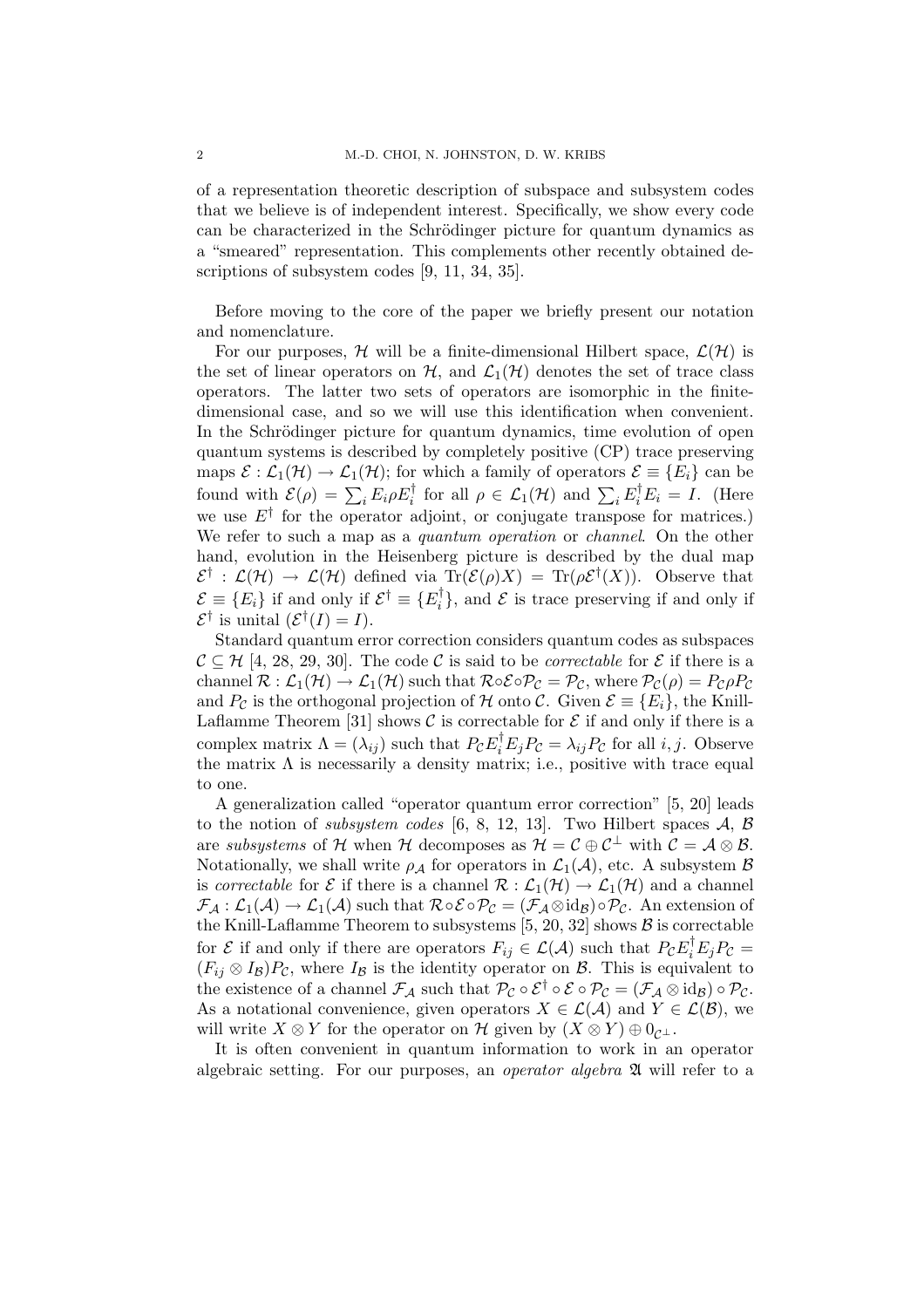finite-dimensional von Neumann algebra [33]; that is, a set of operators inside  $\mathcal{L}(\mathcal{H})$  that is closed under taking linear combinations, multiplication, and adjoints. Every algebra  $\mathfrak{A} \subseteq \mathcal{L}(\mathcal{H})$  induces an orthogonal direct sum decomposition of the Hilbert space  $\mathcal{H} = \bigoplus_k (\mathcal{A}_k \otimes \mathcal{B}_k) \oplus \mathcal{K}$  such that the algebra A consists of all operators belonging to the set

(1) 
$$
\mathfrak{A} = \bigoplus_k \big( I_{\mathcal{A}_k} \otimes \mathcal{L}(\mathcal{B}_k) \big) \oplus 0_{\mathcal{K}},
$$

where  $0<sub>K</sub>$  is the zero operator on K.

#### 2. Representation Theoretic Description of Subsystem Codes

Suppose  $\mathfrak A$  is an operator algebra on a Hilbert space  $\mathcal H$ . By a representation or a \*-homomorphism of  $\mathfrak{A}$ , we mean a linear map  $\pi : \mathfrak{A} \to \mathcal{L}(\mathcal{H})$  that is multiplicative and preserves the adjoint operation:

$$
\pi(ab) = \pi(a)\pi(b) \quad \forall a, b \in \mathfrak{A}
$$
  

$$
\pi(a^{\dagger}) = \pi(a)^{\dagger} \quad \forall a \in \mathfrak{A}
$$

Every representation  $\pi$  of  $\mathfrak{A} = 1_n \otimes \mathcal{L}(\mathcal{H})$ , where  $\mathcal H$  is finite-dimensional, has a very special form [33]: there is a positive integer  $m$  and a unitary  $U$ from  $\mathcal{H}^{\otimes m}$  into the range Hilbert space for  $\pi$  such that

(2) 
$$
\pi(a) = U(1_m \otimes a)U^{\dagger} \qquad \forall a \in \mathfrak{A}.
$$

The integer m is referred to as the multiplicity of the representation  $\pi$ . In what follows, we will apply this representation theory to the algebras  $\mathcal{L}_1(\mathcal{C})$ and  $\mathfrak{A}_{\mathcal{B}} := 1_{\mathcal{A}} \otimes \mathcal{L}_1(\mathcal{B}).$ 

2.1. Subspace Codes. The following results are subsumed by the results of the subsequent subsection, but we feel the presentation is enhanced by deriving the subspace case first since it can be proved in a more elementary fashion. We begin with a refinement of the Knill-Laflamme Theorem that will be useful for our purposes.

**Lemma 1.** Let  $\mathcal{E} : \mathcal{L}_1(\mathcal{H}) \to \mathcal{L}_1(\mathcal{H})$  be a quantum operation, and let  $\mathcal{C} \subseteq \mathcal{H}$ be a subspace. Then C is correctable for E if and only if there is a mixed be a subspace. Then C is correctable for E if and only if there is a mixed<br>unitary channel  $\mathcal{F} \equiv \{ \sqrt{p_i} U_i \}$  such that  $\mathcal{E}(\rho) = \mathcal{F}(\rho)$  for all  $\rho \in \mathcal{L}_1(\mathcal{C})$  and  $P_C U_i^{\dagger} U_j P_C = 0$  for all  $i \neq j$ .

*Proof.* The code matrix  $\Lambda = (\lambda_{ij})$  for C and  $\mathcal{E} \equiv \{E_j\}$  is a density matrix, and thus there is a unitary matrix  $U = (u_{ij})$  such that  $U\Lambda U^{\dagger}$  is diagonal (call this diagonal matrix  $D = (d_{ij})$ ). Define a map  $\mathcal{F} \equiv \{F_i\}$  where

$$
F_i = \sum_j \overline{u_{ij}} E_j.
$$

Note that  $\mathcal{E} = \mathcal{F}$ . Furthermore, for all i, j, it is the case that

$$
P_{\mathcal{C}}F_i^{\dagger}F_jP_{\mathcal{C}} = \sum_{k,l} u_{ik}\overline{u_{jl}}P_{\mathcal{C}}E_k^{\dagger}E_lP_{\mathcal{C}} = \sum_{k,l} u_{ik}\overline{u_{jl}}\lambda_{kl}P_{\mathcal{C}} = d_{ij}P_{\mathcal{C}}.
$$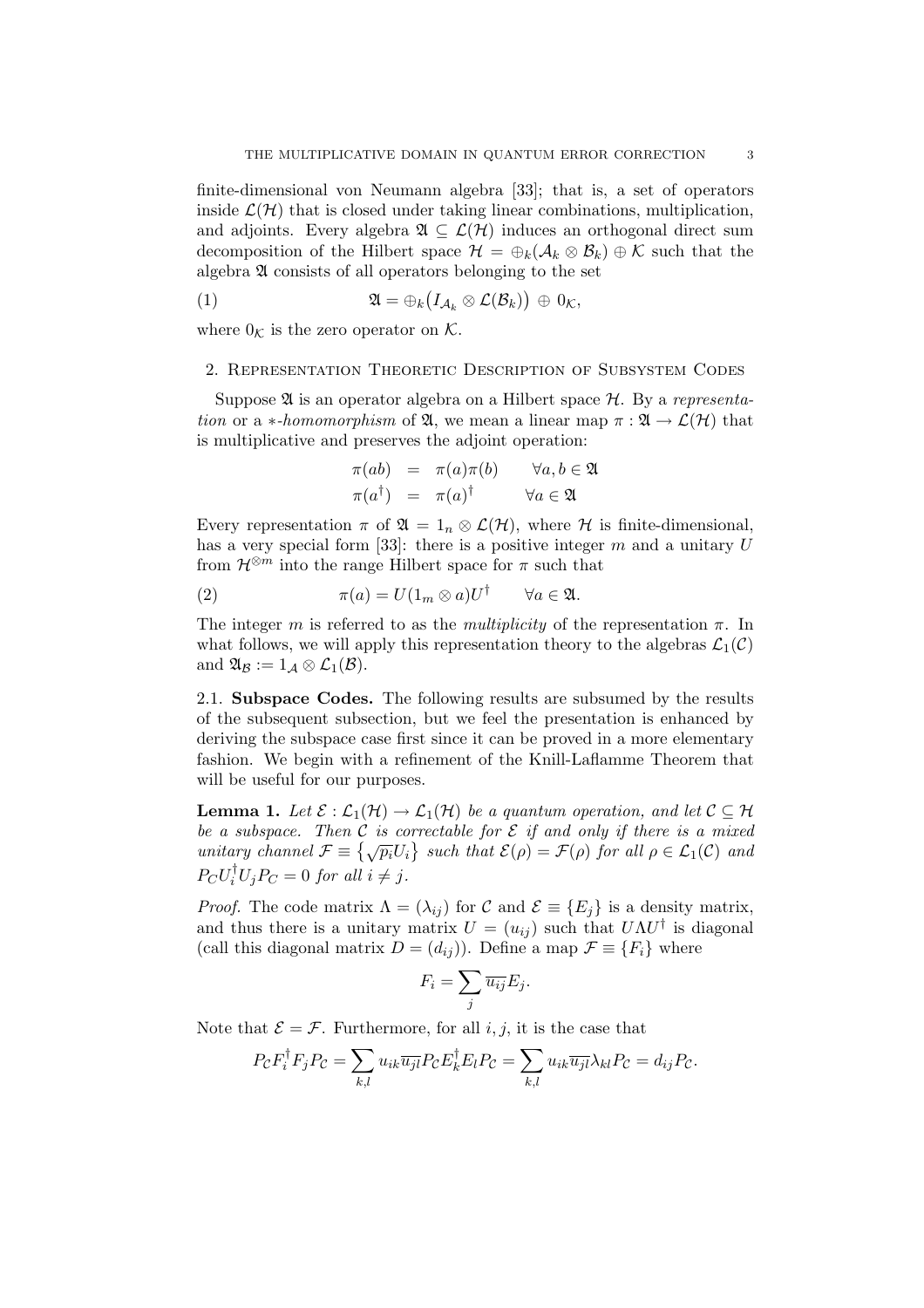Thus  $P_{\mathcal{C}}F_i^{\dagger}F_jP_{\mathcal{C}}=0$  for all  $i \neq j$ . For each i, we can apply the polar decomposition to obtain unitary operators  $U_i$  such that

$$
F_i P_{\mathcal{C}} = U_i \sqrt{P_{\mathcal{C}} F_i^{\dagger} F_i P_{\mathcal{C}}} = \sqrt{d_{ii}} U_i P_{\mathcal{C}}.
$$

When restricted to  $\mathcal{L}_1(\mathcal{C})$ , the mixed unitary channel  $\mathcal{F}' \equiv \{\sqrt{d_{ii}}U_i\}$  is equivalent to the restriction of  $\mathcal F$  (and hence  $\mathcal E$ ) to  $\mathcal L_1(\mathcal C)$ , and has the desired orthogonality property. ¤

To illustrate Lemma 1 we introduce a simple example.

**Example 2.** Let I be the  $2 \times 2$  identity matrix, and let U and V be  $2 \times 2$ unitary matrices, let  $q \in (0,1)$ , and let H be two-qubit (4-dimensional) Hilbert space with standard basis  $\{|00\rangle, |01\rangle, |10\rangle, |11\rangle\}$ . Then consider the channel  $\mathcal E$  given by the four Kraus operators represented in the standard basis as ·  $\overline{a}$ 

$$
\alpha \begin{bmatrix} I & U \\ 0 & 0 \end{bmatrix}, \quad \alpha \begin{bmatrix} I & -U \\ 0 & 0 \end{bmatrix}, \quad \beta \begin{bmatrix} I & V \\ I & V \end{bmatrix}, \quad \beta \begin{bmatrix} -I & V \\ I & -V \end{bmatrix},
$$

where  $\alpha = \frac{\sqrt{q}}{\sqrt{2}}$  and  $\beta =$  $\sqrt{1-q}$  $\frac{1-q}{2}$ . It is easily verified that  $C = \text{span} \{ |00\rangle, |01\rangle \}$ is a correctable subspace for  $\mathcal E$  with projection  $P_C = |00\rangle\langle00| + |01\rangle\langle01|$ .

Lemma 1 tells us then that there exists a mixed unitary channel  $\mathcal F$  such that  $\mathcal{E}|_{\mathcal{L}_1(\mathcal{C})} = \mathcal{F}|_{\mathcal{L}_1(\mathcal{C})}$ . Indeed, it is not difficult to verify that

$$
\mathcal{F} = \left\{ \frac{\sqrt{1+q}}{\sqrt{2}} I \otimes I, \frac{\sqrt{1-q}}{\sqrt{2}} X \otimes I \right\}
$$

is such a channel because for all  $\rho \in \mathcal{L}_1(\mathbb{C}^2)$  we have

$$
\mathcal{E}(|0\rangle\langle 0| \otimes \rho) = \mathcal{F}(|0\rangle\langle 0| \otimes \rho) = (\frac{1}{2}I + \frac{q}{2}Z) \otimes \rho.
$$

The following result shows that any quantum operation restricted to a correctable code subspace can be described by a representation, up to "smearing" by a fixed operator given by the image of the code projection under the map.

**Theorem 3.** Let  $\mathcal{E} : \mathcal{L}_1(\mathcal{H}) \to \mathcal{L}_1(\mathcal{H})$  be a quantum operation, and let  $C \subseteq \mathcal{H}$  be a subspace. Then the following are equivalent:

- (i) C is correctable for  $\mathcal{E}.$
- (ii) There is a representation  $\pi : \mathcal{L}_1(\mathcal{C}) \to \mathcal{L}_1(\mathcal{H})$  such that:

$$
\mathcal{E}(\rho) = \pi(\rho)\mathcal{E}(P_{\mathcal{C}}) = \mathcal{E}(P_{\mathcal{C}})\pi(\rho) \quad \forall \rho \in \mathcal{L}_1(\mathcal{C}).
$$

Furthermore,  $\pi^{\dagger}$  is a quantum operation that acts as a correction operation for  $\mathcal E$  on  $\mathcal C$ .

*Proof.* We first prove the implication  $(1) \Rightarrow (2)$ . Since C is correctable for  $\mathcal{E}$ , we know by Lemma 1 that there exists a mixed unitary channel F = { $\sqrt{p_i}U_i$ } such that  $\mathcal{F}(\rho) = \mathcal{E}(\rho)$  for all  $\rho \in \mathcal{L}_1(\mathcal{C})$  and  $P_C U_i^{\dagger} U_j P_C = 0$ whenever  $i \neq j$ . Define partial isometries  $V_i = U_i P_C$ . It follows that the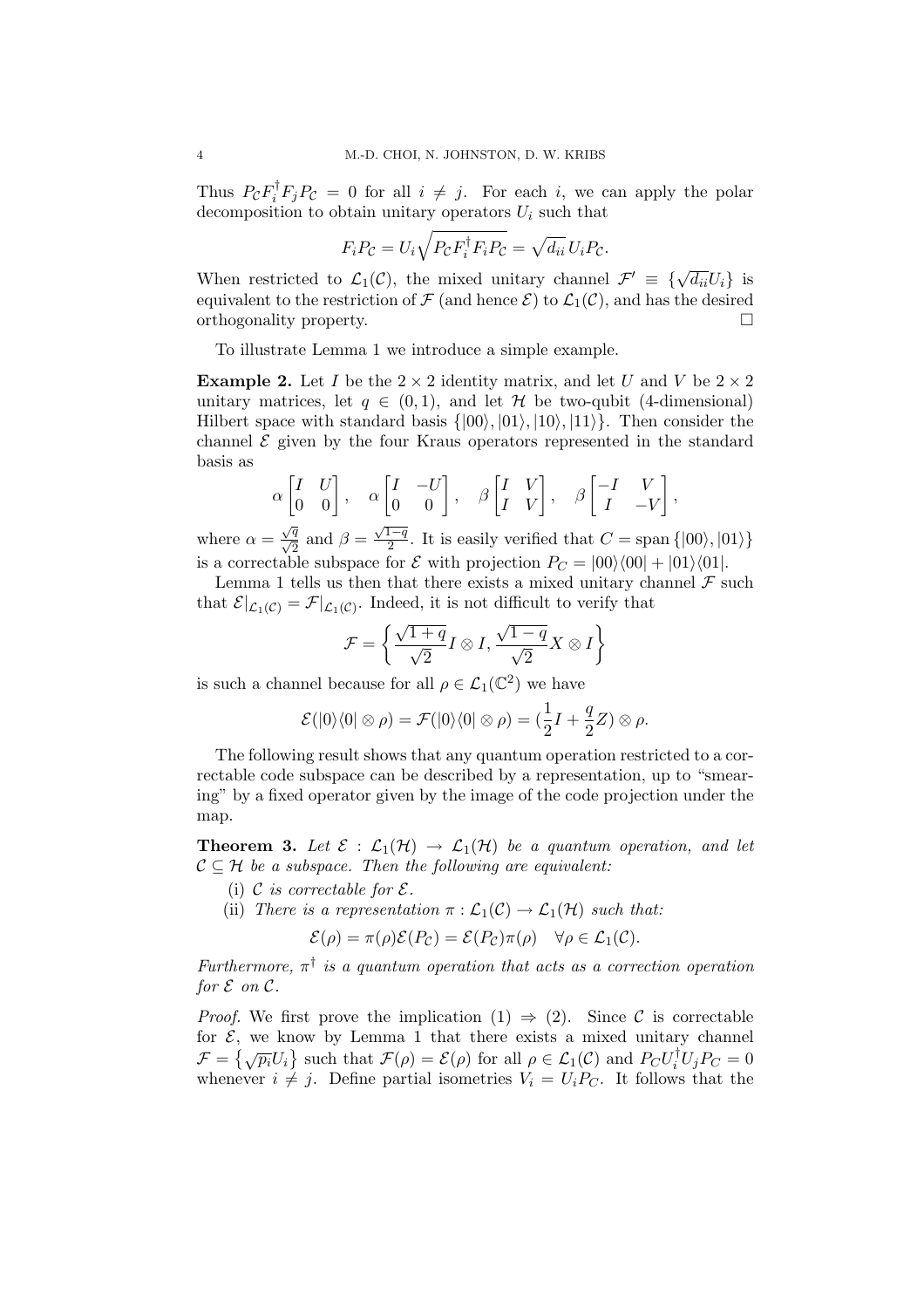map  $\pi : \mathcal{L}_1(\mathcal{C}) \to \mathcal{L}_1(\mathcal{H})$  defined by  $\pi(\rho) = \sum_j V_j \rho V_j^{\dagger}$  is a \*-homomorphism. Since the  $V_j$  have mutually orthogonal ranges, we have  $\sum_j V_j V_j^{\dagger} \leq I$ , and thus the map  $\pi^{\dagger} \equiv \{V_i^{\dagger}$  $\{y_j^{\tau}\}\$ is trace non-increasing. (We can assume with no loss of generality that  $\pi^{\dagger}$  is trace preserving by including the projection onto the orthogonal complement of the ranges of the  $V_i$ .) We further have for all  $\rho \in \mathcal{L}_1(\mathcal{C}),$ 

$$
\mathcal{E}(P_{\mathcal{C}})\pi(\rho) = \sum_{i,j} p_i V_i V_i^{\dagger} V_j \rho V_j^{\dagger} = \sum_i p_i V_i \rho V_i^{\dagger} = \sum_i p_i U_i \rho U_i^{\dagger} = \mathcal{E}(\rho).
$$

A similar argument shows that  $\mathcal{E}(\rho) = \pi(\rho)\mathcal{E}(P_{\mathcal{C}})$ .

To see  $(2) \Rightarrow (1)$ , observe that the equation  $\mathcal{E}(\rho) = \pi(\rho)\mathcal{E}(P_{\mathcal{C}})$  and trace preservation of  $\mathcal E$  implies

$$
\mathrm{Tr}(\rho) = \mathrm{Tr}(\mathcal{E}(\rho)) = \mathrm{Tr}(\pi(\rho)\mathcal{E}(P_{\mathcal{C}})) = \mathrm{Tr}(\rho\pi^{\dagger}(\mathcal{E}(P_{\mathcal{C}})))
$$

Since this equation holds for all  $\rho \in \mathcal{L}_1(\mathcal{C})$ , we have  $P_{\mathcal{C}} = P_{\mathcal{C}} \pi^{\dagger}(\mathcal{E}(P_{\mathcal{C}})) P_{\mathcal{C}}$ , and hence by trace preservation of  $\pi^{\dagger} \circ \mathcal{E}$  that

(3) 
$$
P_{\mathcal{C}} = \pi^{\dagger}(\mathcal{E}(P_{\mathcal{C}})).
$$

Note that  $\text{Tr}(\pi^{\dagger}(\alpha)\beta\gamma) = \text{Tr}(\alpha\pi(\beta\gamma)) = \text{Tr}(\alpha\pi(\beta)\pi(\gamma)) = \text{Tr}(\pi^{\dagger}(\alpha\pi(\beta)\gamma))$ for all  $\alpha, \beta, \gamma \in \mathcal{L}_1(\mathcal{H})$ . Since this equation holds for all  $\gamma \in \mathcal{L}_1(\mathcal{H})$  in particular, we have that:

(4) 
$$
\pi^{\dagger}(\alpha)\beta = \pi^{\dagger}(\alpha\pi(\beta)) \qquad \forall \alpha, \beta \in \mathcal{L}_1(\mathcal{H}).
$$

Multiplying Eq. (3) on the right by an arbitrary  $\rho \in \mathcal{L}_1(\mathcal{C})$  now shows that  $\rho = \pi^{\dagger}(\mathcal{E}(P_{\mathcal{C}}))\rho$ . If we then apply Eq. (4) with  $\alpha = \mathcal{E}(P_{\mathcal{C}})$  and  $\beta = \rho$ , we see that

$$
\rho = \pi^{\dagger}(\mathcal{E}(P_{\mathcal{C}}))\rho = \pi^{\dagger}(\mathcal{E}(P_{\mathcal{C}})\pi(\rho)) = \pi^{\dagger}(\mathcal{E}(\rho)),
$$

and this completes the proof.  $\Box$ 

Observe from the above proof that if  $\mathcal{F} = \{\sqrt{p_i}U_i\}$ is the mixed unitary channel described by Lemma 1, then the representation described by Theorem 3 is given by  $\pi(\rho) = \sum_i V_i \rho V_i^{\dagger}$ , where  $V_i = U_i P_c$ . Similarly, the correction operation is given by  $\pi^{\dagger}(\sigma) = \sum_{i} V_{i}^{\dagger}$ <br>correction operation is given by  $\pi^{\dagger}(\sigma) = \sum_{i} V_{i}^{\dagger}$  $\int_i^{\mathsf{T}} \sigma V_i$ .

Example 4. Returning to Example 2, we see that

$$
\pi(\rho) = \begin{bmatrix} I & 0 \\ 0 & 0 \end{bmatrix} \rho \begin{bmatrix} I & 0 \\ 0 & 0 \end{bmatrix} + \begin{bmatrix} 0 & 0 \\ I & 0 \end{bmatrix} \rho \begin{bmatrix} 0 & I \\ 0 & 0 \end{bmatrix}
$$

and

$$
\pi^{\dagger}(\sigma) = \begin{bmatrix} I & 0 \\ 0 & 0 \end{bmatrix} \sigma \begin{bmatrix} I & 0 \\ 0 & 0 \end{bmatrix} + \begin{bmatrix} 0 & I \\ 0 & 0 \end{bmatrix} \sigma \begin{bmatrix} 0 & 0 \\ I & 0 \end{bmatrix}.
$$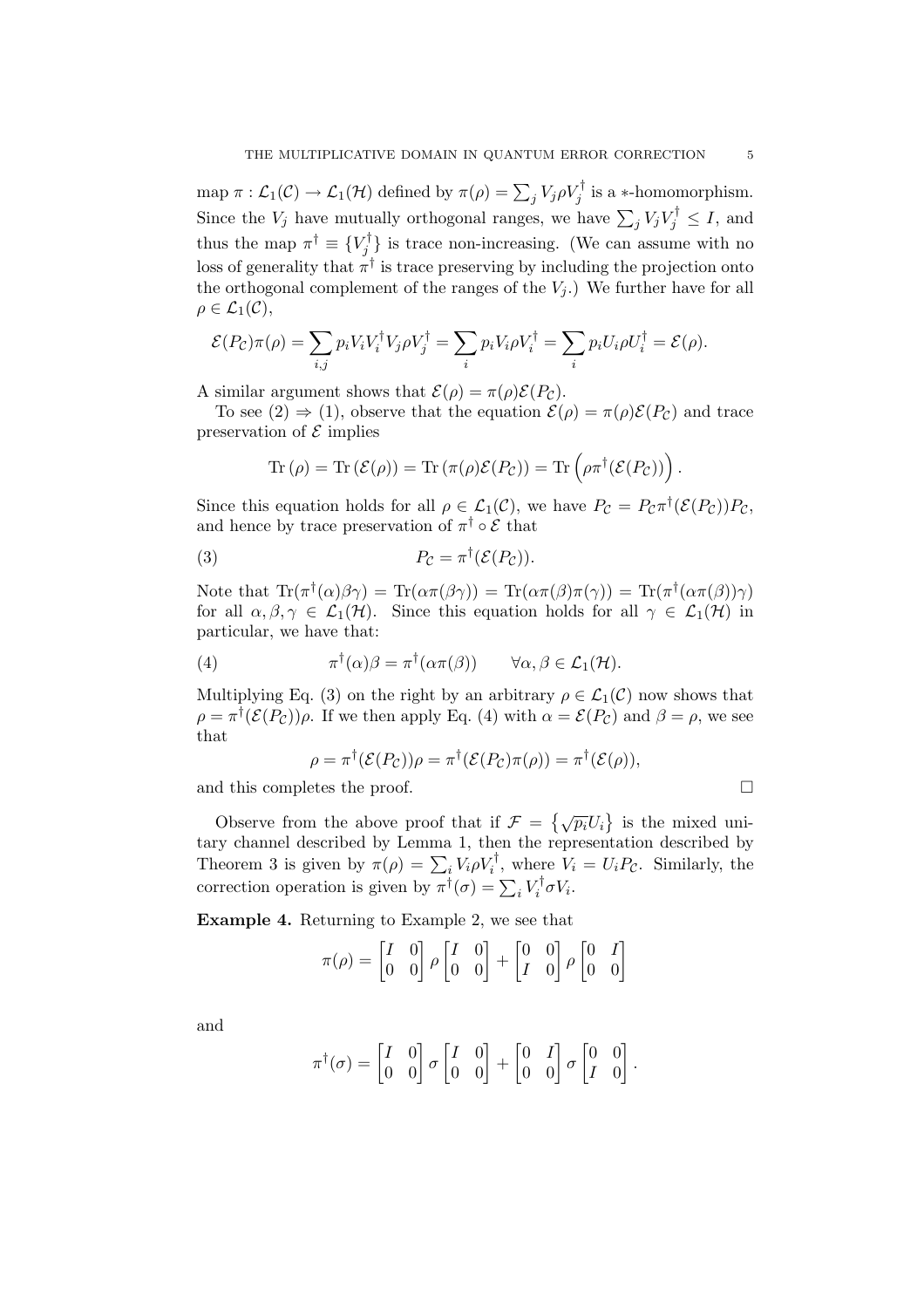Note that  $\pi^{\dagger}$  is indeed a correction operation for this channel on the subspace C because for all  $\rho \in \mathcal{L}_1(\mathbb{C}^2)$ 

$$
\pi^{\dagger} \circ \mathcal{E}(|0\rangle\langle0| \otimes \rho) = \pi^{\dagger} \left( \left( \frac{1}{2}I + \frac{q}{2}Z \right) \otimes \rho \right) = |0\rangle\langle0| \otimes \rho.
$$

2.2. Subsystem Codes. We next extend the results of the previous subsection to the more general case of subsystem codes. We begin with a pair of technical results, firstly the direct generalization of Lemma 1 for subsystem codes. This result formalizes a key component of the proof of the main result from [9]. Recall we are using the notation  $\mathfrak{A}_{\mathcal{B}} := 1_{\mathcal{A}} \otimes \mathcal{L}_1(\mathcal{B})$ .

**Lemma 5.** Let  $\mathcal{E}: \mathcal{L}_1(\mathcal{H}) \to \mathcal{L}_1(\mathcal{H})$  be a quantum operation, and let  $\mathcal{C} =$  $A \otimes B \subseteq H$  be a subspace. Then B is correctable for E if and only if there is a channel G with  $\mathcal{G} \circ \mathcal{P}_{\mathcal{C}} \equiv \{V_i(D_i \otimes I_{\mathcal{B}})\}\$  such that  $\mathcal{E}(\rho) = \mathcal{G}(\rho)$  for all  $\rho \in \mathfrak{A}_{\mathcal{B}}$ , where  $V_i$  are unitary operators,  $D_i$  are mutually commuting positive operators, and  $P_{\mathcal{C}_i} V_i^{\dagger}$  $\mathcal{C}_i^{\mathsf{T}} V_j P_{\mathcal{C}_j} = \delta_{ij} P_{\mathcal{C}_i}$  for all  $i, j$ , where  $\mathcal{C}_i = \text{Ran}(D_i) \otimes \mathcal{B} \subseteq \mathcal{C}$ .

*Proof.* If there is such a channel  $G$ , then it is easily verified that the channel  $\mathcal{R} \equiv \{V_i^{\dagger} P_{\mathcal{C}_i}\}\$ acts as a  $\mathcal{B}$  subsystem recovery operation for  $\mathcal{E}$ . For the other direction, begin by noting that if  $\beta$  is correctable for  $\mathcal{E}$ , then there exist operators  $F_{ij}$  on A such that

(5) 
$$
P_{\mathcal{C}}E_i^{\dagger}E_jP_{\mathcal{C}}=F_{ij}\otimes I_{\mathcal{B}} \qquad \forall i,j.
$$

Observe that the operator block matrix  $F = (F_{ij})$  is positive since

$$
(I_m \otimes P_{\mathcal{C}})E^{\dagger}E(I_m \otimes P_{\mathcal{C}}) = F \otimes I_{\mathcal{B}},
$$

where the row matrix  $E = [E_1 E_2 \cdots E_m]$ , the number of  $E_i$  is m, and  $I_m$ is the identity operator on  $m$ -dimensional Hilbert space. Assume that we have a matrix representation for each of the  $F_{ij}$ , and hence for  $F = (F_{ij})$ , defined by a fixed basis for  $A$ . Thus we let  $U$  be a unitary matrix such that  $UFU^{\dagger} = D$  is diagonal and let  $U = (U_{ij})$  and  $D = (D_{ij})$  be the associated block decompositions. We may naturally regard each  $U_{ij}$  as the matrix representation (in the fixed basis) for an operator on  $A$ . Then

(6) 
$$
\sum_{k,l} U_{ik} F_{kl} U_{jl}^{\dagger} = \delta_{ij} D_{ii} \qquad \forall i, j,
$$

(7) 
$$
\sum_{k} U_{ki}^{\dagger} U_{kj} = \delta_{ij} I_{\mathcal{A}} \qquad \forall i, j.
$$

Next define a channel  $\mathcal{G} \equiv \{G_i\}$  where for all i,

$$
G_i = \sum_j E_j (U_{ij}^\dagger \otimes I_{\mathcal{B}}) P_{\mathcal{C}} + E_i P_{\mathcal{C}}^\perp.
$$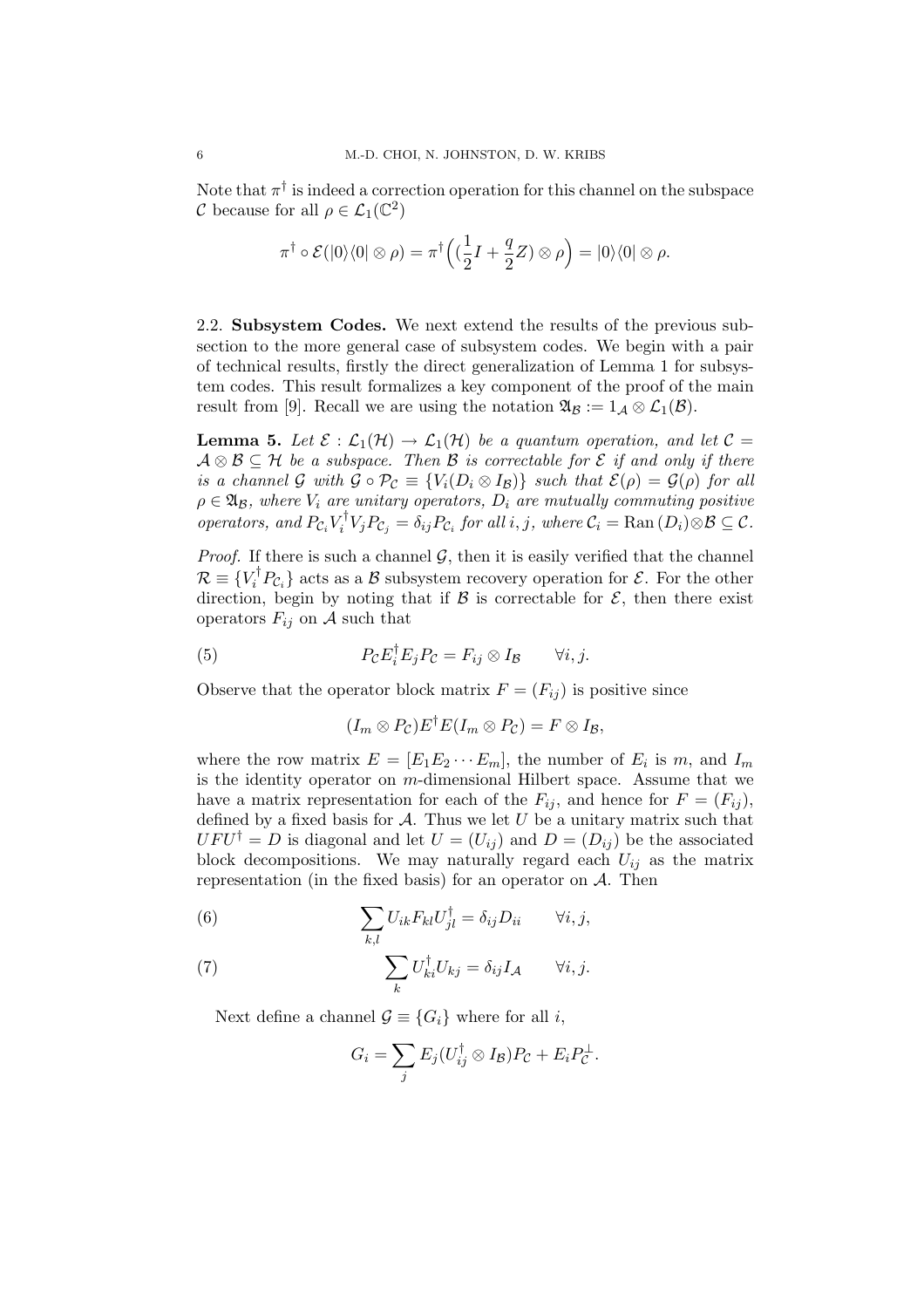Let  $X_{ij} = E_j(U_{ij}^\dagger \otimes I_B)P_c$ . Then by Eqs. (5) and (6), one can verify that for all  $i, j$ ,

$$
P_{\mathcal{C}}G_i^{\dagger}G_jP_{\mathcal{C}}=\sum_{k,l}X_{ik}^{\dagger}X_{jl}=\Big(\sum_{k,l}U_{ik}F_{kl}U_{jl}^{\dagger}\Big)\otimes I_{\mathcal{B}}=D_{ij}\otimes I_{\mathcal{B}},
$$

and  $D_{ij} = 0$  for all  $i \neq j$ . Moreover, Eq. (7) yields for all  $I_A \otimes \rho_B \in \mathfrak{A}_B$ 

$$
\mathcal{G}(I_{\mathcal{A}} \otimes \rho_{\mathcal{B}}) = \sum_{i} G_{i}(I_{\mathcal{A}} \otimes \rho_{\mathcal{B}}) G_{i}^{\dagger} \n= \sum_{i,j,k} X_{ij}(I_{\mathcal{A}} \otimes \rho_{\mathcal{B}}) X_{ik}^{\dagger} \n= \sum_{j,k} E_{j} \left( \sum_{i} U_{ij}^{\dagger} U_{ik} \right) \otimes \rho_{\mathcal{B}}) E_{k}^{\dagger} \n= \sum_{j} E_{j}(I_{\mathcal{A}} \otimes \rho_{\mathcal{B}}) E_{j}^{\dagger} \n= \mathcal{E}(I_{\mathcal{A}} \otimes \rho_{\mathcal{B}}).
$$

By the polar decomposition applied to each  $G_iP_{\mathcal{C}}$ , and the fact that these operators have mutually orthogonal ranges, there are unitaries  $V_i$  such that

$$
G_i P_{\mathcal{C}} = V_i \sqrt{P_{\mathcal{C}} G_i^{\dagger} G_i P_{\mathcal{C}}} = V_i \left( \sqrt{D_{ii}} \otimes I_{\mathcal{B}} \right).
$$

Let  $D_i =$ √  $\overline{D_{ii}}$  and let  $\mathcal{C}_i = \text{Ran}(D_i) \otimes \mathcal{B}$ . Observe that each partial isometry  $V_iP_c$  has  $C_i$  as its initial projection and that the final projections are onto mutually orthogonal subspaces. Hence we have  $P_{\mathcal{C}_i} V_i^{\dagger}$  $i^{\mathsf{T}} V_j P_{\mathcal{C}_j} = \delta_{ij} P_{\mathcal{C}_i}$ . Thus any channel G' with  $\mathcal{G}' \circ \mathcal{P}_{\mathcal{C}} \equiv \{V_i(D_i \otimes I_{\mathcal{B}})\}\$  has the desired properties, up to the mutually commuting condition. However, observe that each  $D_i$  can be replaced by  $U_i D_i U_i^{\dagger}$  $U_i$ , where  $U_i$  is an arbitrary unitary operator on  $\mathcal{A}$ , without affecting the result. Thus, we can arrange things so that the  $D_i$  are simultaneously diagonalizable and commute.  $\Box$ 

This is all we need to prove Theorem 7. However, notice that the preceding result shows what the map  $\mathcal E$  looks like when restricted to the algebra  $\mathfrak{A}_{\mathcal{B}}$ , but it is not clear how, or even if, this extends to the entire subspace C. We extend this result as follows.

**Theorem 6.** Let  $\mathcal{E} : \mathcal{L}_1(\mathcal{H}) \to \mathcal{L}_1(\mathcal{H})$  be a quantum operation, and let  $C = A \otimes B \subseteq H$  be a subspace. Then B is correctable for E if and only if  $\mathcal{L} = \mathcal{A} \otimes \mathcal{B} \subseteq \mathcal{A}$  be a subspace. Then  $\mathcal{B}$  is correctable for  $\mathcal{L}$  if and only if<br>there is a family of unitary operators  $\{U_i\}$  with  $P_{\mathcal{C}}U_i^{\dagger}U_jP_{\mathcal{C}} = 0$  for all  $i \neq j$ and a channel  $N_A : L_1(\mathcal{A}) \to L_1(\mathcal{A})$  with Kraus operators  $\{N_{i,j}\}$  such that  $\mathcal{E}(\rho) = \mathcal{F}(\rho)$  for all  $\rho \in \mathcal{L}_1(\mathcal{C})$ , where  $\mathcal{F} : \mathcal{L}_1(\mathcal{H}) \to \mathcal{L}_1(\mathcal{H})$  is the channel  $\mathcal{Z}(\rho) = \mathcal{F}(\rho)$  for all  $\rho \in \mathcal{L}_1(\mathcal{C})$ , where  $\mathcal{F} : \mathcal{L}_1$ <br>given by the Kraus operators  $\{U_i(N_{i,j} \otimes I_B)\}.$ 

*Proof.* First let  $|\psi\rangle \in B$  be a unit vector and set  $P = |\psi\rangle\langle\psi|$ . Suppose that  $|\alpha_k\rangle$  is an orthonormal basis for A and set  $A_k = |\alpha_k\rangle\langle\alpha_k|$ . Now define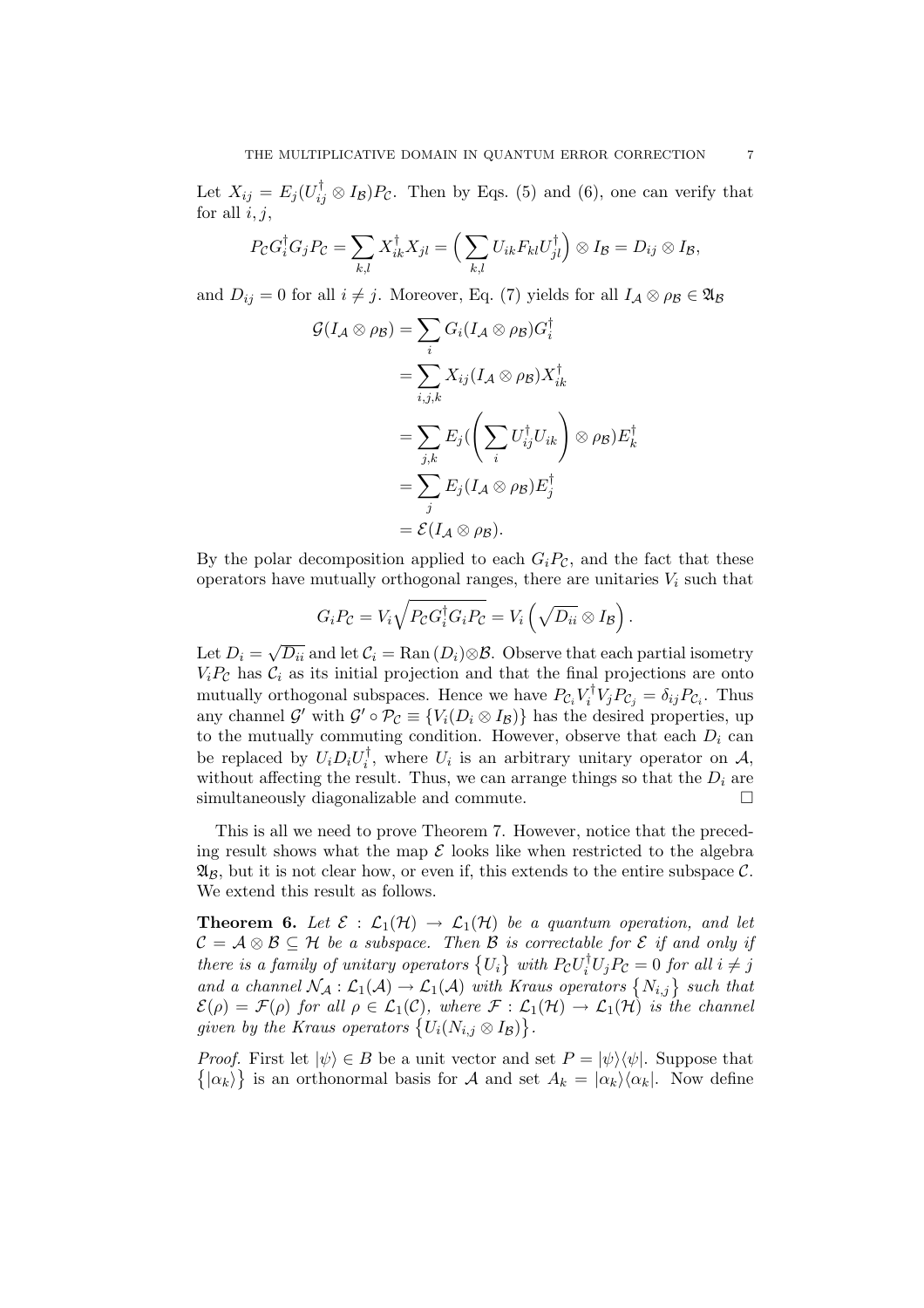$Q_i = U_i (I_{\mathcal{A}} \otimes P) U_i^{\dagger}$  $i^{\dagger}$ , where  $\{U_i$ ª is the family of unitary operators given by Lemma 5. Note that each  $Q_i$  is an orthogonal projection. Furthermore, it is not difficult to verify that

$$
0 \leq \sum_i Q_i \mathcal{E}(A_k \otimes P) Q_i \leq \mathcal{E}(A_k \otimes P) \leq \mathcal{E}(I_{\mathcal{A}} \otimes P) = \sum_i U_i (D_i^2 \otimes P) U_i^{\dagger},
$$

where  $\{D_i$ ª is the family of positive diagonal operators given by Lemma 5. Since the above inequalities hold for all k and

$$
\mathcal{E}(I_{\mathcal{A}}\otimes P)=\sum_{k}\mathcal{E}(A_{k}\otimes P)=\sum_{i,k}Q_{i}\mathcal{E}(A_{k}\otimes P)Q_{i},
$$

it follows that  $\sum_i Q_i \mathcal{E}(A_k \otimes P) Q_i = \mathcal{E}(A_k \otimes P)$  for all k. A simple dimensioncounting argument then shows that  $\mathcal{E}(A_k \otimes P)$  must be of the form

$$
\mathcal{E}(A_k \otimes P) = \sum_i U_i(\sigma_{i,k,\psi} \otimes P) U_i^{\dagger}.
$$

It can also be shown via a standard linearity argument that the operators ©  $\sigma_{i,k,\psi}$  do not depend on  $|\psi\rangle$ . Thus, it follows from linearity of  $\mathcal E$  that for  $\{o_{i,k,\psi}\}\$  do not depend on  $|\psi\rangle$ . Thus, it follows from<br>all  $\sigma_{\mathcal{A}}\$  there exist positive operators  $\{\tau_{\mathcal{A},i}\}\$  such that

$$
\mathcal{E}(\sigma_{\mathcal{A}}\otimes\rho_{\mathcal{B}})=\sum_{i}U_{i}(\tau_{\mathcal{A},i}\otimes\rho_{\mathcal{B}})U_{i}^{\dagger}\qquad\forall\,\rho_{\mathcal{B}}.
$$

The proof is completed by defining  $\mathcal{N}_{\mathcal{A}}(\sigma_{\mathcal{A}}) = \sum_{i} \tau_{\mathcal{A},i}$ .

The following description of subsystem codes in the Schrödinger picture complements other descriptions such as those found in [9, 11, 34, 35].

**Theorem 7.** Let  $\mathcal{E} : \mathcal{L}_1(\mathcal{H}) \to \mathcal{L}_1(\mathcal{H})$ , and let  $\mathcal{C} = \mathcal{A} \otimes \mathcal{B} \subseteq \mathcal{H}$  be a subspace. Then the following are equivalent:

- (1) B is a correctable subsystem for  $\mathcal{E}.$
- (2) There is a representation  $\pi : \mathfrak{A}_{\mathcal{B}} \to \mathcal{L}_1(\mathcal{H})$  such that

$$
\mathcal{E}(\rho) = \pi(\rho)\mathcal{E}(P_{\mathcal{C}}) = \mathcal{E}(P_{\mathcal{C}})\pi(\rho) \qquad \forall \rho \in \mathfrak{A}_{\mathcal{B}}.
$$

*Proof.* To prove the implication  $(1) \Rightarrow (2)$ , note that since B is correctable for  $\mathcal{E}$ , we know by Lemma 5 that there exists a channel  $\mathcal{G}$  with  $\mathcal{G} \circ \mathcal{P}_\mathcal{C} \equiv$  $\{V_i(D_i \otimes I_B)\}\$  such that  $\mathcal{G}(I_A \otimes \rho_B) = \mathcal{E}(I_A \otimes \rho_B)$  for all  $\rho_B$ , and  $\{V_i\}$  is a family of partial isometries such that  $V_i^{\dagger}$  $i^{\mathsf{T}} V_j = 0$  whenever  $i \neq j$  and  $V_i^\dagger$  $i^{\tau}V_i = P_{\mathcal{C}_i}$ , where  $P_{\mathcal{C}_i}$  is the orthogonal projection onto  $\mathcal{C}_i = \text{Ran}(D_i) \otimes \mathcal{B}$ .

Now define  $\pi : \mathfrak{A}_\mathcal{B} \to \mathcal{L}_1(\mathcal{H})$  by  $\pi(I_\mathcal{A} \otimes \rho_\mathcal{B}) = \sum_i V_i(I_\mathcal{A} \otimes \rho_\mathcal{B}) V_i^\dagger$  $\zeta_i^{\dagger}$ . Then  $\pi$  is easily seen to be a ∗-homomorphism on  $\mathfrak{A}_\mathcal{B}$  (using the fact that  $P_{\mathcal{C}_i} = Q_i \otimes I_\mathcal{B}$ for some projection  $Q_i$  on  $\mathcal{A}$ ). Its dual  $\pi^{\dagger} = \{V_i^{\dagger}$  $\{i}^{\dagger}\}$  is trace non-increasing and can be trivially extended to a trace preserving map as before. It then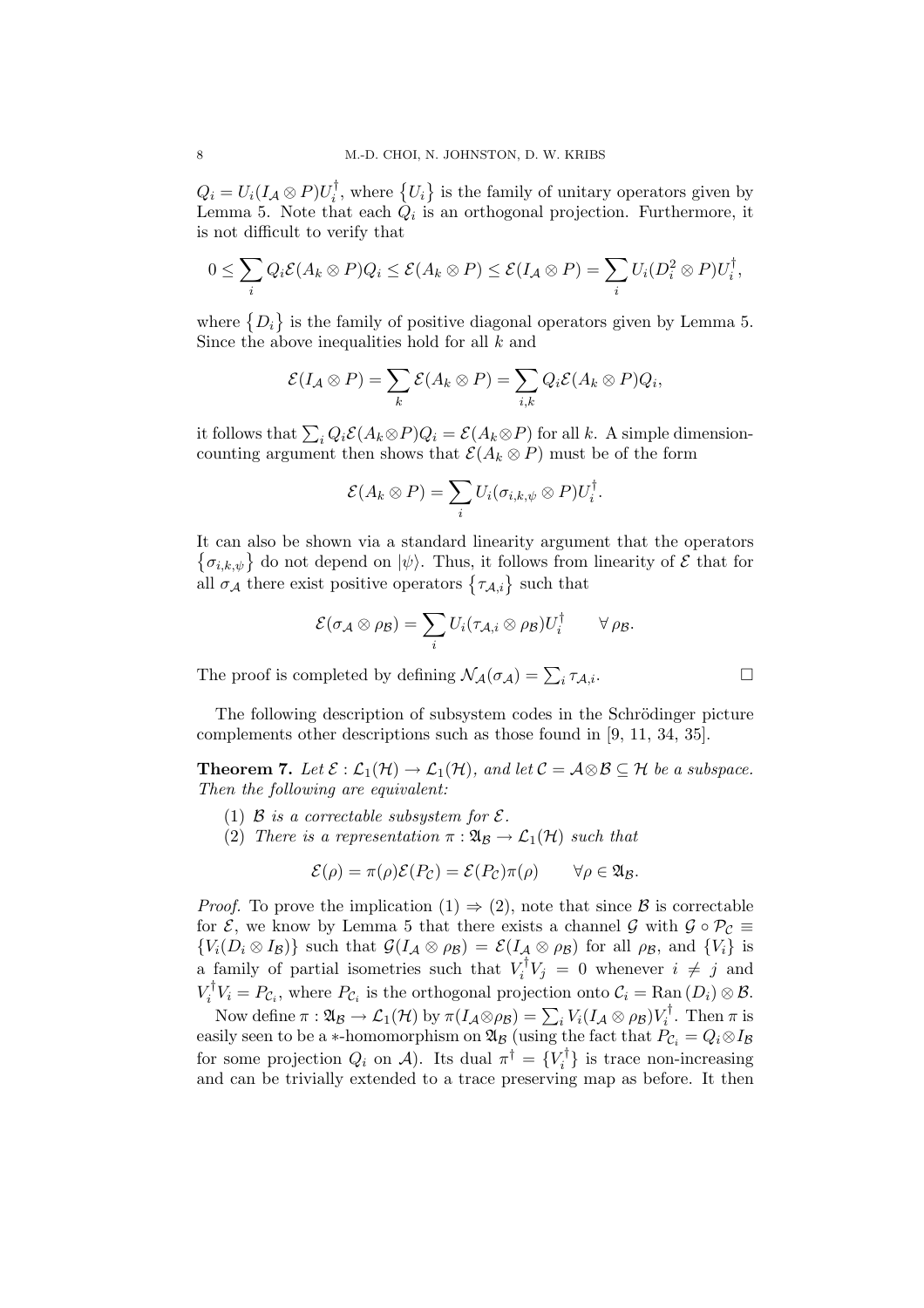follows that

$$
\mathcal{E}(P_{\mathcal{C}})\pi(I_{\mathcal{A}}\otimes\rho_{\mathcal{B}})=\Big(\sum_{i}V_{i}(D_{i}\otimes I_{\mathcal{B}})P_{\mathcal{C}}(D_{i}^{\dagger}\otimes I_{\mathcal{B}})V_{i}^{\dagger}\Big)\Big(\sum_{j}V_{j}(I_{\mathcal{A}}\otimes\rho_{\mathcal{B}})V_{j}^{\dagger}\Big)
$$

$$
=\sum_{i}V_{i}(D_{i}\otimes I_{\mathcal{B}})P_{\mathcal{C}}(D_{i}^{\dagger}\otimes I_{\mathcal{B}})P_{\mathcal{C}_{i}}(I_{\mathcal{A}}\otimes\rho_{\mathcal{B}})V_{i}^{\dagger}
$$

$$
=\sum_{i}V_{i}(D_{i}\otimes I_{\mathcal{B}})(I_{\mathcal{A}}\otimes\rho_{\mathcal{B}})(D_{i}^{\dagger}\otimes I_{\mathcal{B}})V_{i}^{\dagger}
$$

$$
=\mathcal{G}(I_{\mathcal{A}}\otimes\rho_{\mathcal{B}})=\mathcal{E}(I_{\mathcal{A}}\otimes\rho_{\mathcal{B}}).
$$

A similar argument shows that  $\mathcal{E}(I_{\mathcal{A}} \otimes \rho_{\mathcal{B}}) = \pi (I_{\mathcal{A}} \otimes \rho_{\mathcal{B}}) \mathcal{E}(P_{\mathcal{C}}).$ 

To see  $(2) \Rightarrow (1)$ , we show that the algebra  $\mathfrak{A}_{\mathcal{B}}$  may be precisely corrected, which is equivalent to correcting the subsystem  $\beta$  (see Theorem 3.2 of [20] for instance). First note that the representation  $\pi$  defines a subspace and subsystems  $\mathcal{C}' = \mathcal{A}' \otimes \mathcal{B}'$  with  $\mathcal{B}'$  the same dimension as  $\mathcal{B}$  and an isometry  $V: \mathcal{B} \to \mathcal{B}'$  such that

$$
\pi(I_{\mathcal{A}}\otimes\rho_{\mathcal{B}})=I_{\mathcal{A}'}\otimes\mathcal{V}(\rho_{\mathcal{B}})\quad\forall\rho_{\mathcal{B}},
$$

where  $V(\rho_B) = V \rho_B V^{\dagger}$ . Further, as  $\mathcal{E}(P_{\mathcal{C}})$  commutes with  $\pi(\mathfrak{A}_B)$ , it follows that  $P_{\mathcal{C}'}\mathcal{E}(P_{\mathcal{C}})P_{\mathcal{C}'}=\sigma_{\mathcal{A}'}\otimes I_{\mathcal{B}'}$  for some positive operator  $\sigma_{\mathcal{A}'}\in\mathcal{L}(\mathcal{A}')$  with trace equal to dim C. Thus we have for all  $\rho_B$ ,

$$
\mathcal{E}(I_{\mathcal{A}} \otimes \rho_{\mathcal{B}}) = \pi(I_{\mathcal{A}} \otimes \rho_{\mathcal{B}}) \mathcal{E}(P_{\mathcal{C}})
$$
  
=  $(I_{\mathcal{A}'} \otimes \mathcal{V}(\rho_{\mathcal{B}}))(\sigma_{\mathcal{A}'} \otimes I_{\mathcal{B}'})$   
=  $\sigma_{\mathcal{A}'} \otimes \mathcal{V}(\rho_{\mathcal{B}}).$ 

Now define a channel R on H such that  $\mathcal{R} \circ \mathcal{P}_{\mathcal{C}'} = (\mathcal{D}_{\mathcal{A}|\mathcal{A}'} \otimes \mathcal{V}^{\dagger}) \circ \mathcal{P}_{\mathcal{C}'},$  where  $\mathcal{D}_{\mathcal{A}|\mathcal{A}'}$  is the complete depolarizing channel from  $\mathcal{A}'$  to  $\mathcal{A}$ , and it follows that  $(\mathcal{R} \circ \mathcal{E})(I_{\mathcal{A}} \otimes \rho_{\mathcal{B}}) = I_{\mathcal{A}} \otimes \rho_{\mathcal{B}}$  for all  $\rho_{\mathcal{B}}$ . This shows  $\mathfrak{A}_{\mathcal{B}}$  can be exactly corrected, and completes the proof.

 $\Box$ 

#### 3. The Multiplicative Domain and Unitarily Correctable Codes

Given a CP map  $\phi : \mathfrak{A} \to \mathfrak{B}$  between two operator algebras, the *multi*plicative domain of  $\phi$ , denoted  $MD(\phi)$ , is effectively the largest subalgebra of  $\mathfrak A$  for which the restriction of  $\phi$  is a multiplicative map. It is explicitly defined as follows:

$$
MD(\phi) := \{ a \in \mathfrak{A} : \phi(a)\phi(b) = \phi(ab) \text{ and } \phi(b)\phi(a) = \phi(ba) \text{ for all } b \in \mathfrak{A} \}.
$$

It is clear that  $MD(\phi)$  is an algebra, and hence has a structure as in Eq. (1). In this section we address this basic question: What role, if any, does the multiplicative domain play in quantum error correction?

The unital case  $(\phi(I) = I)$  often stands out in the CP theory, and this is the case for multiplicative domains. The following result of the first named author [18, 19] shows how the multiplicative domain simplifies in the unital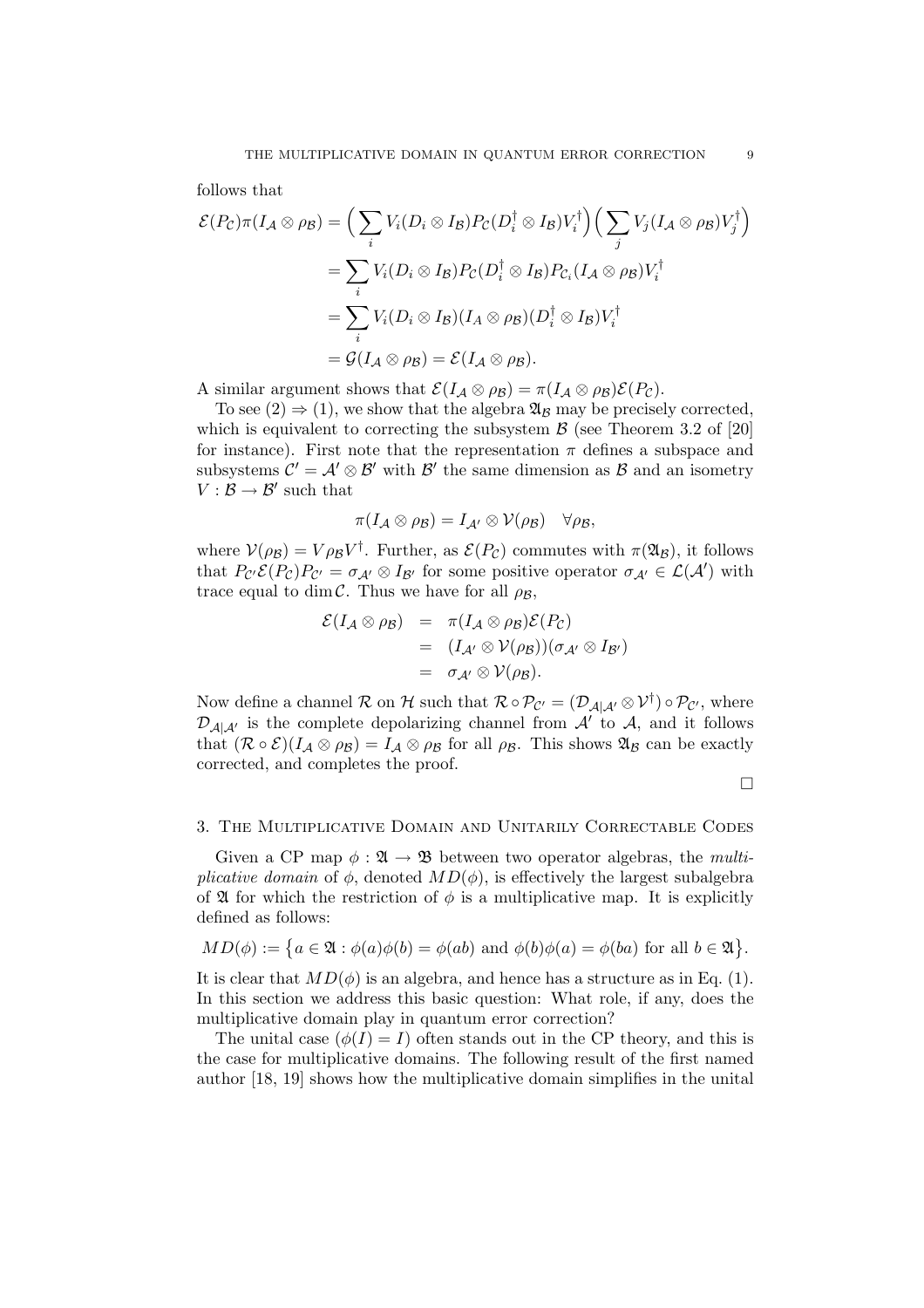case. Note that in particular, if  $\mathcal E$  is a quantum channel then Theorem 8 applies to  $\mathcal{E}^{\dagger}$ .

**Theorem 8.** Let  $\mathfrak{A}$  and  $\mathfrak{B}$  be algebras and let  $\phi : \mathcal{A} \mapsto \mathcal{B}$  be a completely positive, unital map. Then

$$
MD(\phi) = \{a \in \mathcal{A} : \phi(a)^{\dagger} \phi(a) = \phi(a^{\dagger} a) \text{ and } \phi(a) \phi(a)^{\dagger} = \phi(aa^{\dagger})\}.
$$

Furthermore,  $\phi$  is a  $*$ -homomorphism when restricted to this set.

Turning to quantum error correction, an important class of quantum codes are the so-called "unitarily correctable codes" (UCC). These are codes for which a unitary recovery operation can be obtained. Alternatively, UCCs are the highly degenerate codes for which a recovery operation can be implemented without a measurement. As such, they are potentially quite useful in fault tolerant quantum computing since these codes and their recovery operations do not require more of the system Hilbert space than what is required by the initial code. A subsystem code  $\beta$  is unitarily correctable for  $\mathcal E$  if there is a unitary operation U and channel  $\mathcal F_A: \mathcal L_1(\mathcal A) \to \mathcal L_1(\mathcal A)$  such that

$$
\mathcal{E} \circ \mathcal{P}_{\mathcal{A}\mathcal{B}} = \mathcal{U} \circ (\mathcal{F}_{\mathcal{A}} \otimes id_{\mathcal{B}}) \circ \mathcal{P}_{\mathcal{A}\mathcal{B}}.
$$

The UCC class includes decoherence-free subspaces and noiseless subsystems in the case that  $\mathcal{U} = id$ .

The results of the previous section motivate a new notion for codes in which UCC stand out as a special case.

**Definition 9.** Let  $C = \mathcal{A} \otimes \mathcal{B} \subseteq \mathcal{H}$ , and suppose  $\mathcal{B}$  is correctable for  $\mathcal{E}$ :  $\mathcal{L}_1(\mathcal{H}) \to \mathcal{L}_1(\mathcal{H})$ . Then we define the *correction rank* of B for E to be the multiplicity of the representation  $\pi$  determined by  $\mathcal E$  and  $\mathcal B$  as in Theorem 7.

Observe that in the case of subspace codes the UCC for a given channel  $\mathcal E$  are precisely its correction rank-1 codes.

One of the main results from [9] shows in the unital case  $(\mathcal{E}(I) = I)$  that UCCs are precisely the passive codes for the map composed with its dual.

**Theorem 10.** [9] Let  $\mathcal{E}$  be a unital quantum operation. Then the following are equivalent:

- (1)  $\beta$  is a unitarily correctable subsystem for  $\mathcal{E}$ .
- (2) B is a noiseless subsystem for  $\mathcal{E}^{\dagger} \circ \mathcal{E}$ .

Theorem 10 shows that we may unambiguously define the UCC algebra for a unital channel  $\mathcal{E} \equiv \{E_i\}$  as

$$
UCC(\mathcal{E}) := \{ \rho : \mathcal{E}^{\dagger} \circ \mathcal{E}(\rho) = \rho \} = \{ \rho : [\rho, E_i^{\dagger} E_j] = 0 \},
$$

as we know from the theory of passive quantum error correction that the latter algebra encodes all noiseless subsystems for  $\mathcal{E}^{\dagger} \circ \mathcal{E}$ . (See [9] and references therein for further discussions on this point.)

The following theorem shows the intimate relationship between a unital channel's unitarily correctable codes, its multiplicative domain, and the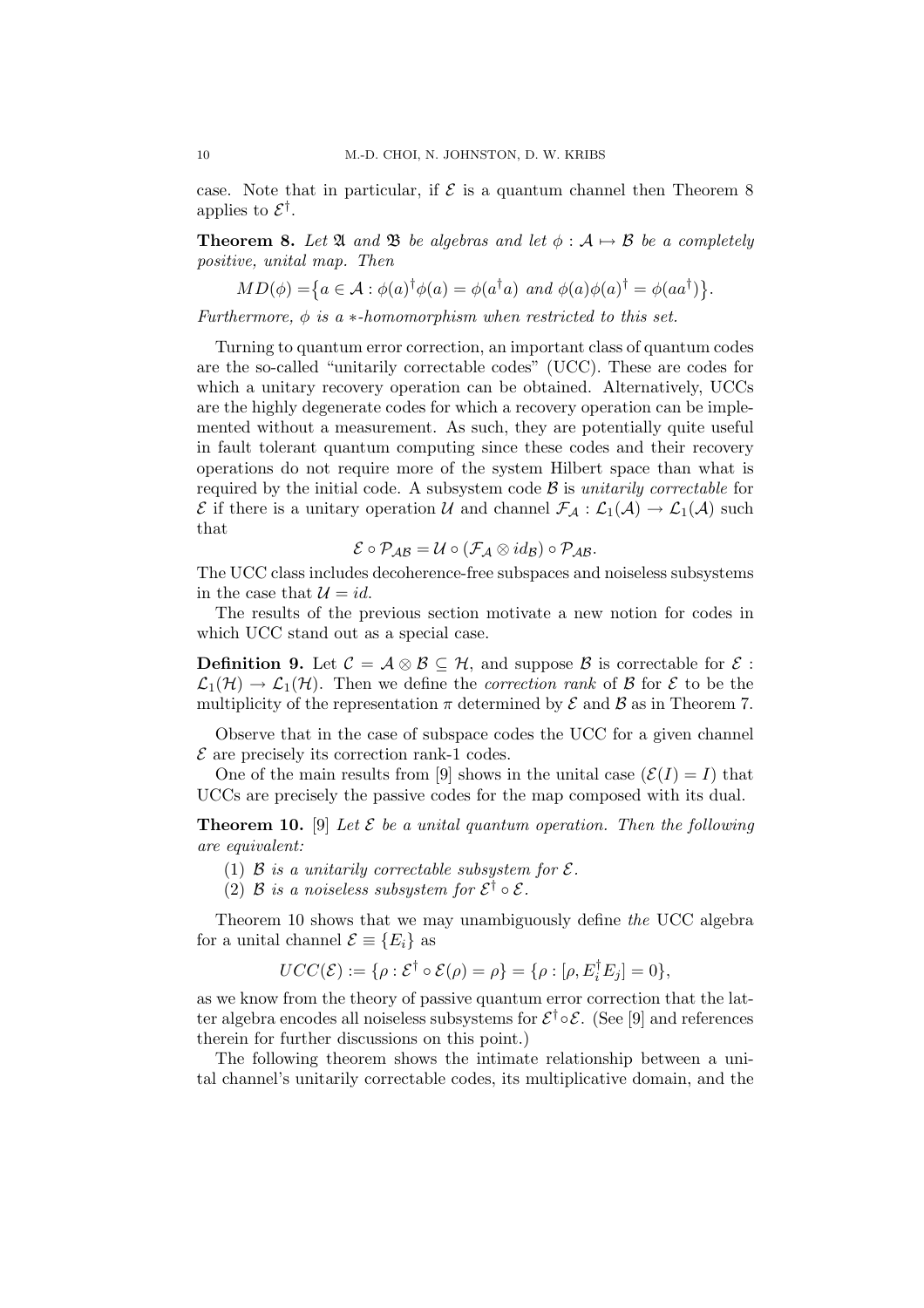unitarily correctable codes and multiplicative domain of its dual map. Interestingly, in the case of a unital channel this shows that a naturally arising object in the theory of CP maps, the multiplicative domain, describes a class of quantum codes that have arisen in quantum error correction for completely different reasons.

**Theorem 11.** Let  $\mathcal{E}$  be a unital quantum operation. Then the following four algebras coincide:

- $(1)$   $MD(\mathcal{E})$
- (2)  $UCC(\mathcal{E})$
- (3)  $\mathcal{E}^{\dagger}(MD(\mathcal{E}^{\dagger}))$
- (4)  $\mathcal{E}^{\dagger}(UCC(\mathcal{E}^{\dagger})).$

*Proof.* As  $\mathcal{E}$  is a unital channel if and only if  $\mathcal{E}^{\dagger}$  is the same, this result is symmetric in  $\mathcal E$  and  $\mathcal E^{\dagger}$ . We first show that  $MD(\mathcal E^{\dagger}) \subseteq UCC(\mathcal E^{\dagger})$ . Note that if  $a \in MD(\mathcal{E}^{\dagger})$  then  $\text{Tr}(\mathcal{E}^{\dagger}(a)\mathcal{E}^{\dagger}(b)) = \text{Tr}(\mathcal{E}^{\dagger}(ab))$  for all  $b \in \mathcal{L}_1(\mathcal{H})$ . Then  $\text{Tr}(\mathcal{E} \circ \mathcal{E}^{\dagger}(a)b) = \text{Tr}(\mathcal{E}(1)ab) = \text{Tr}(ab)$  for all  $b \in \mathcal{L}_1(\mathcal{H})$  and so it follows that  $\mathcal{E} \circ \mathcal{E}^{\dagger}(a) = a$  for all  $a \in MD(\mathcal{E}^{\dagger})$ . The inclusion then follows from Theorem 10.

To see the opposite inclusion, note that if  $\mathcal{B}$  is a unitarily correctable subsystem for  $\mathcal{E}^{\dagger}$  then Lemma 5 says that  $\mathcal{E}^{\dagger} \circ \mathcal{P}_{\mathcal{C}} \equiv \{U(D \otimes I_{\mathcal{B}})P_{\mathcal{C}}\}\)$  for some unitary U and diagonal operator D. In fact, since  $\hat{\mathcal{B}}$  is noiseless for the unital channel  $\mathcal{U}^{\dagger} \circ \mathcal{E}^{\dagger}$ , it follows that  $\mathcal{U}^{\dagger} \circ \mathcal{E}^{\dagger}(I_{\mathcal{A}} \otimes \rho_{\mathcal{B}}) = I_{\mathcal{A}} \otimes \rho_{\mathcal{B}}$  for all  $\rho_{\mathcal{B}}$ . Hence we have  $D = I_{\mathcal{A}}$ , and so  $\mathcal{E}^{\dagger}(a) = \mathcal{U}(a)$  for all  $a \in \mathfrak{A}_{\mathcal{B}}$ . Theorem 8 now shows the algebra  $\mathfrak{A}_{\mathcal{B}}$ , and hence  $UCC(\mathcal{E}^{\dagger})$ , is contained inside  $MD(\mathcal{E}^{\dagger})$ . Thus  $MD(\mathcal{E}^{\dagger}) = UCC(\mathcal{E}^{\dagger})$  (and similarly  $\mathcal{E}(MD(\mathcal{E})) = \mathcal{E}(UCC(\mathcal{E}))).$ 

We next show that  $\mathcal{E}(UCC(\mathcal{E})) \subseteq MD(\mathcal{E}^{\dagger})$ . Now Theorem 10 says that if  $\beta$  is unitarily correctable for  $\mathcal E$  then  $\beta$  is noiseless for the unital channel  $\mathcal{E}^{\dagger} \circ \mathcal{E}$ . Moreover, the restriction of  $\mathcal{E}$  to  $\mathfrak{A}_{\mathcal{B}}$  is multiplicative by the previous paragraph. Hence it follows that the restricted map satisfies  $\mathcal{E}^{\dagger} \circ \mathcal{E}|_{\mathfrak{A}_{\mathcal{B}}} =$  $\mathcal{P}_{\mathcal{C}}|_{\mathfrak{A}_{\mathcal{B}}}$ , and that  $\mathcal{E}^{\dagger}$  is a multiplicative map when restricted to the image algebra  $\mathcal{E}(\mathfrak{A}_\mathcal{B})$ . Therefore from Theorem 8 we have  $\mathcal{E}(\mathfrak{A}_\mathcal{B}) \subseteq MD(\mathcal{E}^\dagger)$ , and the inclusion follows.

To get the opposite inclusion, note that  $\mathcal{E}^{\dagger}(UCC(\mathcal{E}^{\dagger})) \subseteq MD(\mathcal{E})$  implies

$$
MD(\mathcal{E}^{\dagger}) = UCC(\mathcal{E}^{\dagger}) = \mathcal{E} \circ \mathcal{E}^{\dagger} (UCC(\mathcal{E}^{\dagger})) \subseteq \mathcal{E}(MD(\mathcal{E})) = \mathcal{E}(UCC(\mathcal{E})).
$$

The second equality above comes from Theorem 10. This completes the  $\Box$ 

Note that the equivalence of algebras  $MD(\mathcal{E}^{\dagger})$  and  $\mathcal{E}(UCC(\mathcal{E}))$  in Theorem 11 does not imply that correctable codes that are not unitarily correctable can not be found in the multiplicative domain of  $\mathcal{E}^{\dagger}$ . The following example highlights this fact, and presents a map that has a non-unitarily correctable code with image under  $\mathcal E$  that coincides with the image of a unitarily correctable subsystem.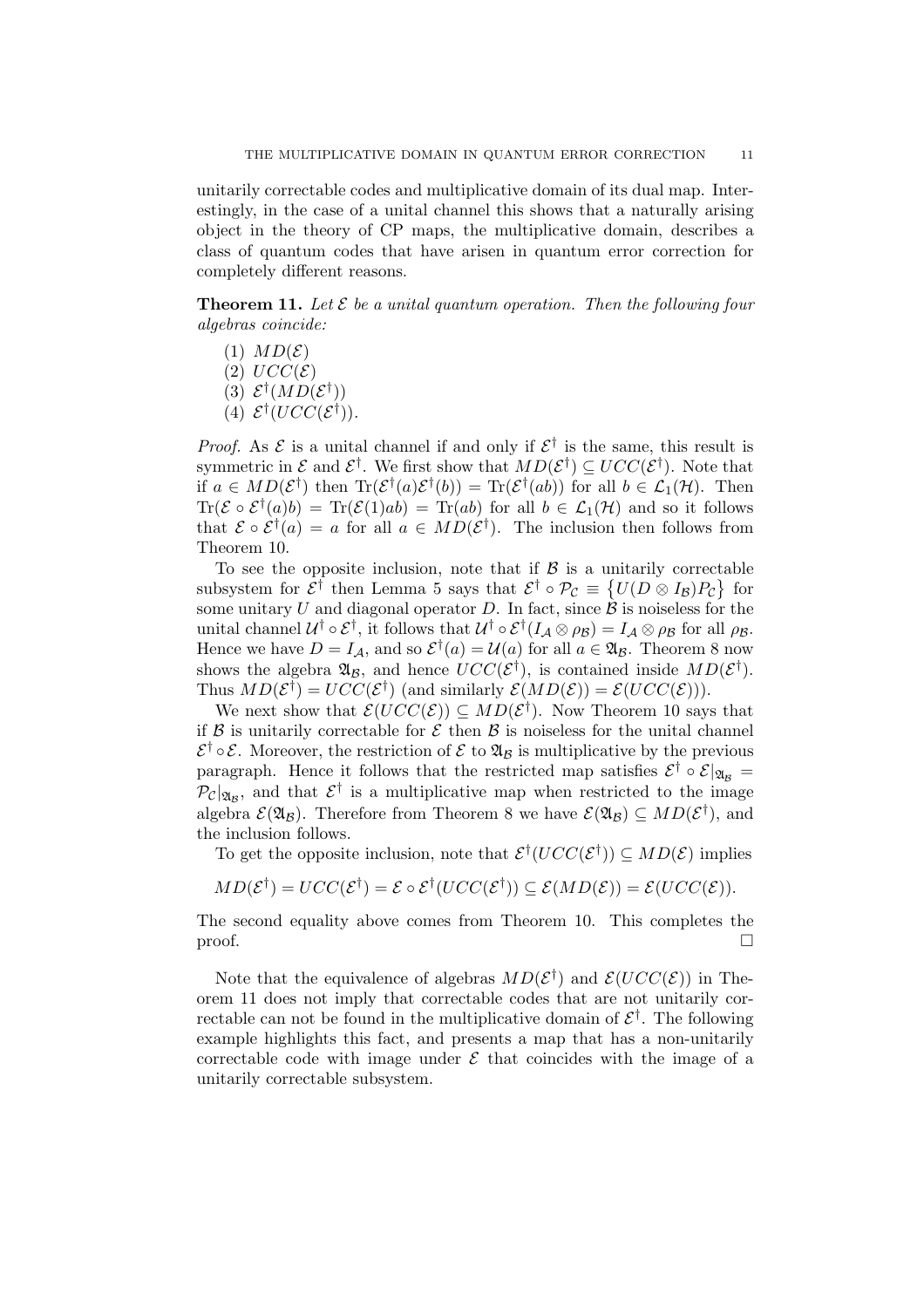**Example 12.** Let  $U, V, W \in \mathcal{L}(\mathcal{H})$  be unitary operators, let  $q \in [0, 1]$ , and define a quantum channel  $\mathcal{E}: M_2(\mathcal{L}(\mathcal{H})) \mapsto M_2(\mathcal{L}(\mathcal{H}))$  by the following pair of Kraus operators:

$$
E_1 = q \begin{bmatrix} U & 0 \\ 0 & V \end{bmatrix} \qquad E_2 = \sqrt{1 - q^2} \begin{bmatrix} 0 & U \\ W & 0 \end{bmatrix}
$$

.

Then  $\mathcal E$  is a unital quantum channel and a correctable subspace for  $\mathcal E$  is projected onto by the projection

$$
P_{\mathcal{C}} = \begin{bmatrix} I_{\mathcal{H}} & 0 \\ 0 & 0 \end{bmatrix}.
$$

If  $q \in \{0, 1\}$  then C is unitarily correctable. Otherwise, C is rank-2 correctable. The image algebra under the action of  $\mathcal{E} \circ \mathcal{P}_{\mathcal{C}}$  is given by the operators of the form ·  $\overline{a}$ 

U ρU† 0 0 W ρW† (8) ,

where  $\rho \in M_2$ . Moreover,

$$
\mathcal{E}^{\dagger} \Big( \begin{bmatrix} U \rho U^{\dagger} & 0 \\ 0 & W \rho W^{\dagger} \end{bmatrix} \Big) = \begin{bmatrix} \rho & 0 \\ 0 & q^2 V^{\dagger} W \rho W^{\dagger} V + (1 - q^2) \rho \end{bmatrix},
$$

from which it follows that  $\mathcal{E}^{\dagger}$  is a \*-homomorphism when restricted to this algebra if and only if  $q \in \{0,1\}$  (in which case C is unitarily correctable) or  $W = V$ . It is not difficult to verify, however, that  $W = V$  is exactly the condition under which  $\mathcal{L}(\mathcal{H})$  becomes a unitarily correctable subsystem when the space is decomposed as  $M_2 \otimes \mathcal{L}(\mathcal{H})$ . Further, the image of the algebra  $1_A \otimes \mathcal{L}(\mathcal{H})$  under  $\mathcal E$  is exactly the algebra of operators of the form in Eq. $( (8))$ .

It is also worth noting that if  $\mathcal E$  is not unital, then Theorem 11 does not hold, even just when considering  $MD(\mathcal{E}^{\dagger})$  and  $\mathcal{E}(UCC(\mathcal{E}))$ . This can be seen explicitly by the following example, which gives a non-unital channel  $\mathcal E$ with a noiseless subspace that is not captured under the image of  $\mathcal E$  by the multiplicative domain of  $\mathcal{E}^{\dagger}$ . Nevertheless, it will be seen in Theorem 14 that the multiplicative domain can help us find a subclass of unitarily correctable codes for non-unital quantum channels.

Example 13. Let  $q \in [0, \frac{1}{2}]$  $\frac{1}{2}$  and define a quantum channel  $\mathcal E$  on a 4dimensional Hilbert space  $H$  by the following 3 Kraus operators in the standard basis:  $\overline{a}$  $\overline{r}$  $\overline{a}$  $\overline{r}$  $\overline{a}$ 

$$
E_1 = \begin{bmatrix} \alpha & 0 & 0 & 0 \\ 0 & 1 & 0 & 0 \\ 0 & 0 & 1 & 0 \\ 0 & 0 & 0 & \alpha \end{bmatrix} \qquad E_2 = \beta \begin{bmatrix} 1 & 0 & 0 & 0 \\ 0 & 0 & 0 & 1 \\ 1 & 0 & 0 & 0 \\ 0 & 0 & 0 & 1 \end{bmatrix} \qquad E_3 = \beta \begin{bmatrix} 1 & 0 & 0 & 0 \\ 0 & 0 & 0 & -1 \\ -1 & 0 & 0 & 0 \\ 0 & 0 & 0 & 1 \end{bmatrix},
$$

where  $\alpha = \sqrt{1-2q}$  and  $\beta =$  $q/2$ . It is straightforward to verify that  $\mathcal E$ is a nonunital quantum channel. It is similarly not difficult to verify that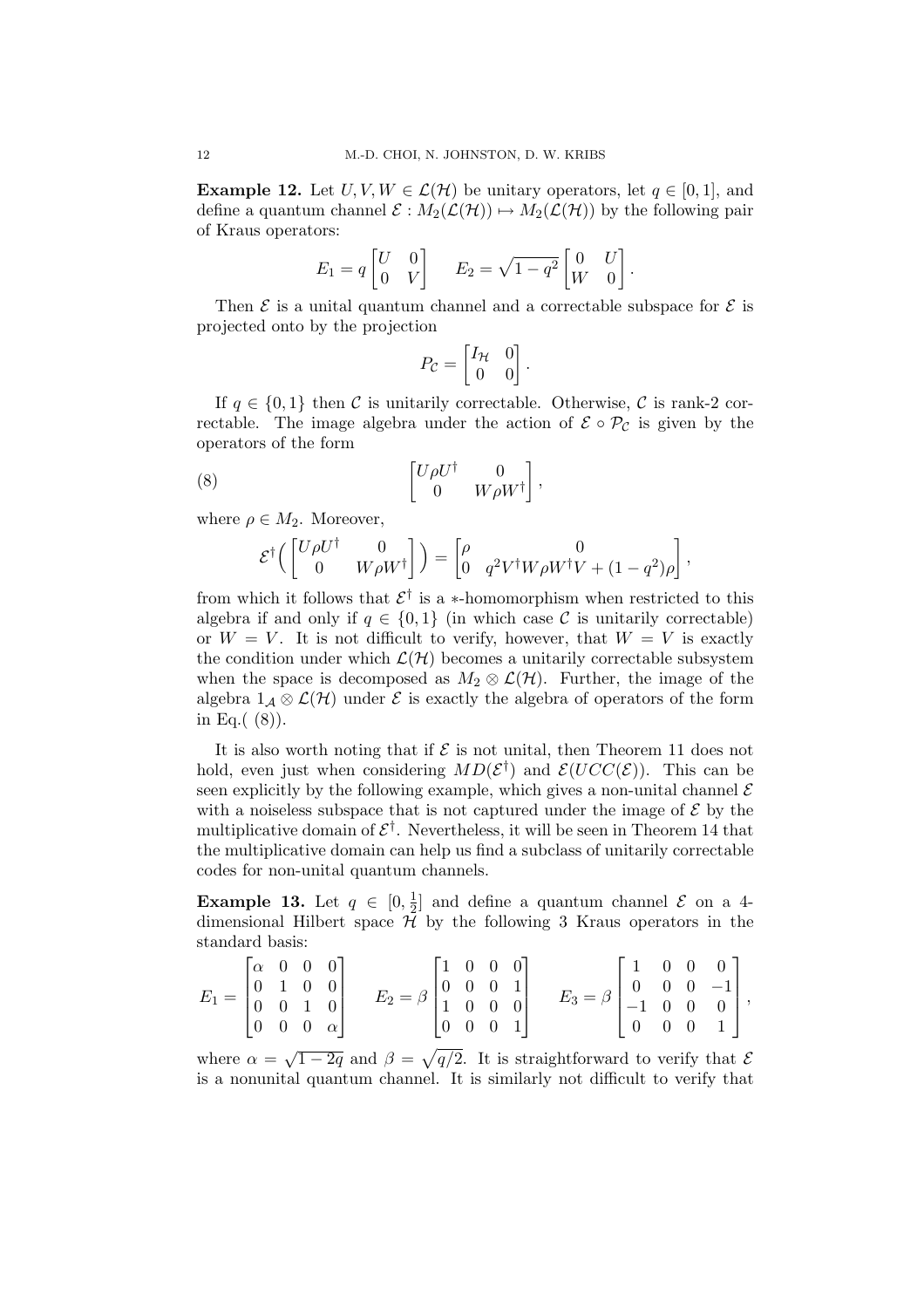a decoherence-free subspace of dimension 2 for  $\mathcal E$  is projected onto by the projection  $\overline{a}$  $\overline{a}$ 

$$
P_{\mathcal{C}} = \begin{bmatrix} 0 & 0 & 0 & 0 \\ 0 & 1 & 0 & 0 \\ 0 & 0 & 1 & 0 \\ 0 & 0 & 0 & 0 \end{bmatrix}.
$$

The image algebra under the action of  $\mathcal{E} \circ \mathcal{P}_{\mathcal{C}}$  is then simply  $\mathcal{L}_1(P_{\mathcal{C}}\mathcal{H})$ . Observe that  $\overline{r}$  $\overline{a}$  $\overline{r}$  $\overline{a}$  $\overline{r}$  $\overline{a}$ 

|  |  |  | $\begin{bmatrix} 0 & 0 & 0 & 0 \end{bmatrix}$ |  |  |  | $\begin{bmatrix} 0 & 0 & 0 & 0 \end{bmatrix}$ |  | $\begin{bmatrix} 0 & 0 & 0 & 0 \end{bmatrix} \qquad \begin{bmatrix} 0 & 0 & 0 & 0 \end{bmatrix}$<br>$\begin{bmatrix} u & 0 & 0 & t \end{bmatrix}$<br>$\mathcal{E}^{\dagger} \Big( \begin{bmatrix} 0 & r & s & 0 \\ 0 & t & u & 0 \end{bmatrix} \Big) = \begin{bmatrix} 0 & r & s & 0 \\ 0 & t & u & 0 \end{bmatrix} + q \begin{bmatrix} 0 & 0 & 0 & 0 \\ 0 & 0 & 0 & 0 \end{bmatrix},$<br>$\begin{bmatrix} s & 0 & 0 & r \end{bmatrix}$ |
|--|--|--|-----------------------------------------------|--|--|--|-----------------------------------------------|--|-----------------------------------------------------------------------------------------------------------------------------------------------------------------------------------------------------------------------------------------------------------------------------------------------------------------------------------------------------------------------------------------------------------------------------------------|

from which it follows that  $\mathcal{E}^{\dagger}$  is a \*-homomorphism when restricted to this algebra if and only if  $q = 0$  (in which case  $\mathcal E$  is unital) or  $q = 1$  (in which case  $\mathcal E$  is not trace-preserving).

For an arbitrary non-unital channel  $\mathcal{E}$ , it is not at all clear how one could go about computing its UCCs. For instance, there does not appear to be an analogue of the algebra  $UCC(\mathcal{E})$  in the general non-unital case. However, the following theorem shows how the previous results on the multiplicative domain can be extended to the non-unital case, and hence that it yields a subclass of UCCs that can be directly computed. On terminology, when we say the "codes encoded in an algebra", we mean the subsystem (and subspace) codes determined by the structure of the algebra as in Eq. (1).

**Theorem 14.** Let  $\mathcal{E}$  be a quantum operation. Then the quantum codes encoded in  $MD(\mathcal{E})$  are UCC for  $\mathcal{E}$ .

*Proof.* Proceeding similarly to the proof of Theorem 11, note that if  $a \in$  $MD(\mathcal{E})$  then  $Tr(\mathcal{E}(a)\mathcal{E}(b)) = Tr(\mathcal{E}(ab))$  for all  $b \in \mathcal{L}_1(\mathcal{H})$ . Thus  $Tr(\mathcal{E}^{\dagger} \circ$  $\mathcal{E}(a)b$  = Tr $(\mathcal{E}^{\dagger}(I)ab)$  = Tr $(ab)$  for all  $b \in \mathcal{L}_1(\mathcal{H})$  and so it follows that  $\mathcal{E}^{\dagger} \circ \mathcal{E}(a) = a$  for all  $a \in MD(\mathcal{E})$ . The remainder of this proof shows that this implies that a is contained in a unitarily correctable subsystem of  $\mathcal{E}$ .

Assume without loss of generality that a is of the form  $I_A \otimes \rho_B$ . Then we have that  $\mathcal{E}^{\dagger} \circ \mathcal{E}(I_{\mathcal{A}} \otimes \rho_{\mathcal{B}}) = I_{\mathcal{A}} \otimes \rho_{\mathcal{B}}$  for all  $\rho_{\mathcal{B}}$ . This implies from the positivity and linearity of  $\mathcal{E}^{\dagger} \circ \mathcal{E}$  that for any  $\sigma_{\mathcal{A}}$  there is a  $\tau_{\mathcal{A}}$  such that  $\mathcal{E}^{\dagger} \circ \mathcal{E}(\sigma_{\mathcal{A}} \otimes \rho_{\mathcal{B}}) = \tau_{\mathcal{A}} \otimes \rho_{\mathcal{B}}$  for all  $\rho_{\mathcal{B}}$ . Thus, multiplying on the left by  $\mathcal{P}_{\mathcal{C}}$ gives us  $\mathcal{P}_{\mathcal{C}} \circ \mathcal{E}^{\dagger} \circ \mathcal{E} \circ \mathcal{P}_{\mathcal{C}} = (\mathcal{F}_{\mathcal{A}} \otimes id_{\mathcal{B}}) \circ \mathcal{P}_{\mathcal{C}}$  for some channel  $\mathcal{F}_{\mathcal{A}}$ , and hence  $\beta$  is correctable for  $\mathcal{E}.$ 

It then follows from Lemma 5 that  $\sum_i (D_i^4 \otimes \rho_B) = I_A \otimes \rho_B$ . Hence It then follows from Lemma 5 that  $\sum_i (\nu_i \otimes p_i) = I_A \otimes p_i$ . Thence  $\sum_i D_i^4 = I_A$ , and in particular  $d_{ij} \leq 1$  for all  $i, j$  where  $d_{ij}$  is the  $j^{th}$  diagonal entry of  $D_i$  in a diagonal matrix representation (recall the  $D_i$  are mutually commuting and hence simultaneously diagonalizable). Also, it comes out commuting and nence simulaneously diagonalizable). Also, it comes out of the proof of that lemma that  $\sum_i D_i^2 = I_{\mathcal{A}}$ . It then follows that exactly  $\dim(\mathcal{A})$  of the  $d_{ij}$  equal 1, and the rest equal 0. Now apply the procedure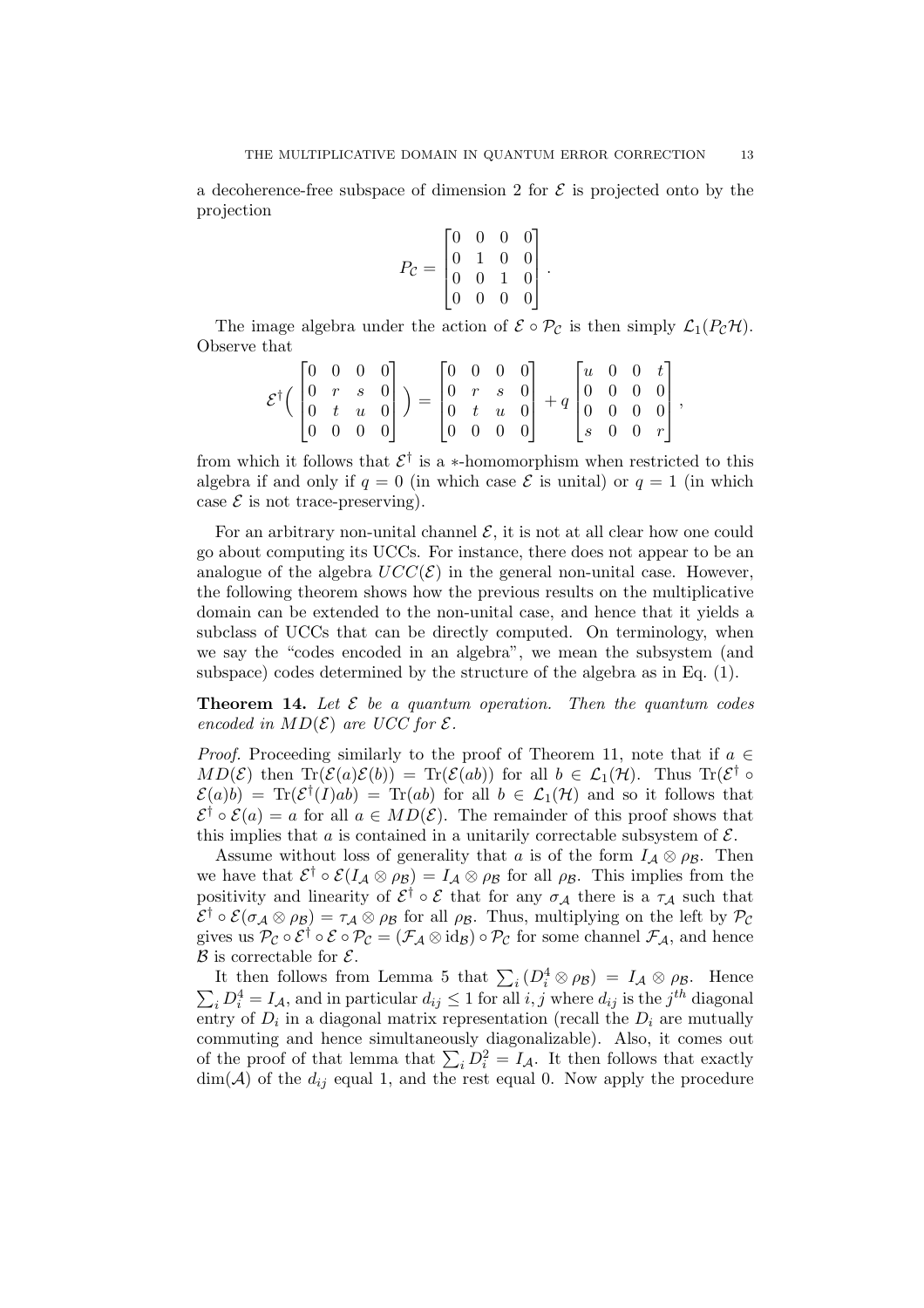used to prove Lemma 5, while being sure to pick the unitary  $U$  so that it permutes all of the diagonal entries of  $D = (D_{ij})$  to the top-left block. Doing this will ensure that the channel  $\mathcal G$  has only a single Kraus operator, and thus B must be unitarily correctable for  $\mathcal{E}$ .

Note that one thing that comes out of the proof of this result is that the implication  $(2) \Rightarrow (1)$  of Theorem 10 holds for non-unital channels as long as  $\mathcal{E}^{\dagger} \circ \mathcal{E}(P_{\mathcal{C}}) = P_{\mathcal{C}}$ . In particular, that implication always holds for noiseless and unitarily correctable subspaces.

Example 15. We give a simple example of a channel with a non-trivial multiplicative domain that does not capture all UCCs. Let  $\mathcal E$  be the channel defined on  $6 \times 6$  matrices, broken up into nine  $2 \times 2$  blocks, as follows:

$$
\mathcal{E}\begin{bmatrix} A_{11} & A_{12} & A_{13} \\ A_{21} & A_{22} & A_{23} \\ A_{31} & A_{32} & A_{33} \end{bmatrix} = \begin{bmatrix} 0 & 0 & 0 \\ 0 & A_{11} + A_{22} & 0 \\ 0 & 0 & A_{33} \end{bmatrix}.
$$

Clearly each of the three block entries  $(i, i)$ ,  $i = 1, 2, 3$ , define single qubit unitarily correctable codes, but only the third is encoded in the multiplicative domain. In fact, in this case the  $2 \times 2$  block determined by the  $(3,3)$ entry is precisely the multiplicative domain for  $\mathcal{E}$ .

Remark 16. This example is very much in the spirit of the spontaneous emission or amplitude dampening channels [1], which are the standard physical examples of non-unital quantum channels. It would be interesting to know if the non-unital behaviour of arbitrary channels could somehow be characterized by such channels, and what role, if any, the multiplicative domain might have in the description. We plan to undertake this investigation elsewhere.

3.1. Computing The Multiplicative Domain. While it is not known how to compute UCC for an arbitrary channel, the multiplicative domain codes can be computed with available software. In order to compute the multiplicative domain of a linear map  $\phi : M_n \mapsto M_k$ , note that it suffices to solve the following system of  $2k^2n^2$  linear equations in  $n^2$  unknowns:

$$
\phi(E_{l,m}(\sigma_{i,j})) = \phi(E_{l,m})\phi((\sigma_{i,j}))
$$
  
and  

$$
\phi((\sigma_{i,j})E_{l,m}) = \phi((\sigma_{i,j}))\phi(E_{l,m}),
$$

for all  $1 \leq l, m \leq n$ , where  ${E_{l,m}}$  is the family of standard matrix units associated with a fixed basis. If we let  $\phi = \{A_p\}$ , where  $A_p = (a_{ijp})$  (where i indexes the rows of  $A_p$  and j indexes the columns of  $A_p$ , then the above matrix equations can be written out more explicitly as the following system of linear equations

$$
\sum_{b,e} a_{ywe} \overline{a_{zbe}} \sigma_{xb} = \sum_{b,c,d,e,f} a_{ywe} \overline{a_{dxe}} a_{dcf} \overline{a_{zbf}} \sigma_{cb} \quad \forall 1 \le w, x \le n, 1 \le y, z \le k
$$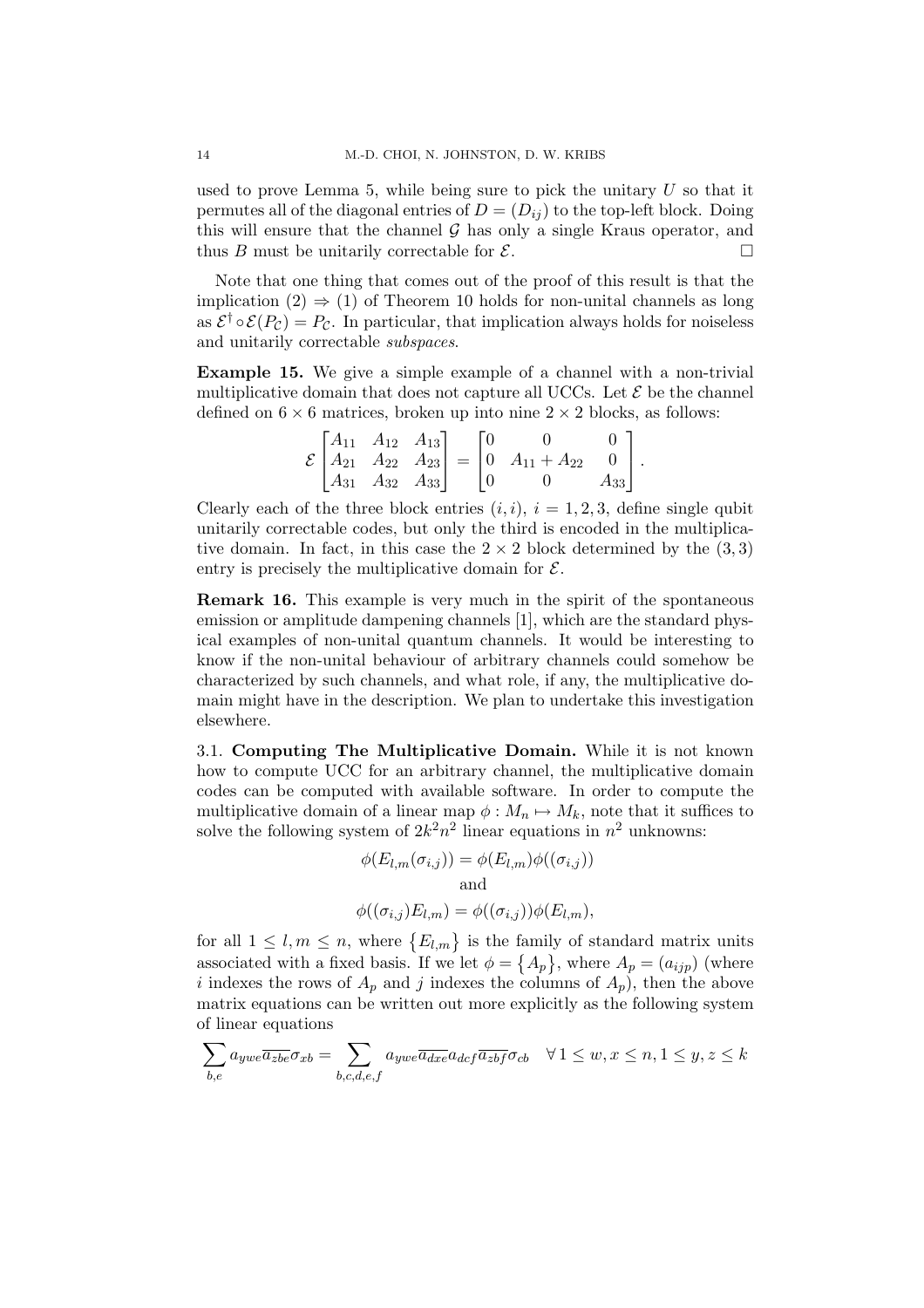and

$$
\sum_{b,e} a_{ybe} \overline{a_{zxe}} \sigma_{bw} = \sum_{b,c,d,e,f} a_{yce} \overline{a_{dbe}} a_{dwf} \overline{a_{zxf}} \sigma_{cb} \quad \forall 1 \leq w, x \leq n, 1 \leq y, z \leq k.
$$

This is simply a system of linear equations and thus can be solved by computer software such as MATLAB. For large scale quantum systems, however, it is clear that more refined approaches would be required to compute these (as well as any other) codes. We leave such scalability issues for investigation elsewhere.

Example 17. This example illustrates how the above linear system of equations can be used to compute the multiplicative domain of an arbitrary map, and find unitarily correctable codes from it. Consider again the channel from Example 2, but choose  $U = V = I$ . That is, consider the 2-qubit channel  $\mathcal E$ defined by the four Kraus operators

$$
\alpha \begin{bmatrix} I & I \\ 0 & 0 \end{bmatrix}, \quad \alpha \begin{bmatrix} I & -I \\ 0 & 0 \end{bmatrix}, \quad \beta \begin{bmatrix} I & I \\ I & I \end{bmatrix}, \quad \beta \begin{bmatrix} -I & I \\ I & -I \end{bmatrix},
$$
\nwhere  $\alpha = \frac{\sqrt{q}}{\sqrt{2}}, \ \beta = \frac{\sqrt{1-q}}{2}$ , and  $q \in [0,1]$ . Then if we write  $\sigma = \begin{bmatrix} A & B \\ C & D \end{bmatrix}$ ,  
\nwhere  $A, B, C, D \in M_2$  are  $2 \times 2$  matrices, then the linear equations that  
\nneed to be solved reduce to

$$
(1-q)A = (1+q)D \qquad (1-q)B = (1+q)C
$$
  

$$
(1+q)A = (1-q)D \qquad (1+q)B = (1-q)C.
$$

We will consider the solutions of these linear equations in three cases.

**Case 1:**  $q = 0$ . In this case the solutions are  $A = D$  and  $B = C$ , so the multiplicative domain of  $\mathcal E$  consists of exactly the matrices of the form A B the multiplicative domain of  $\varepsilon$  consists of exactly the matrices of the form  $\begin{bmatrix} A & B \\ B & A \end{bmatrix}$ . Because this channel is unital when  $q = 0$ , it follows by Theorem 11 that the algebra of unitarily correctable codes is exactly the same,

(9) 
$$
UCC(\mathcal{E}) = \left\{ \begin{bmatrix} A & B \\ B & A \end{bmatrix} : A, B \in M_2 \right\}.
$$

Indeed, it is not difficult to verify that this algebra encodes, in the sense discussed above, a pair of decoherence-free subspaces for  $\mathcal{E}$ .

**Case 2:**  $0 < q < 1$ . The solutions here are  $A = B = C = D = 0$ , so the multiplicative domain contains only the zero matrix and thus does not capture any correctable codes. It appears these channels also do not have unitarily correctable codes, though they do have rank-2 correctable codes as described in Example 2.

**Case 3:**  $q = 1$ . The solutions here are  $A = B = C = D = 0$ , so the multiplicative domain contains only the zero matrix and thus does not capture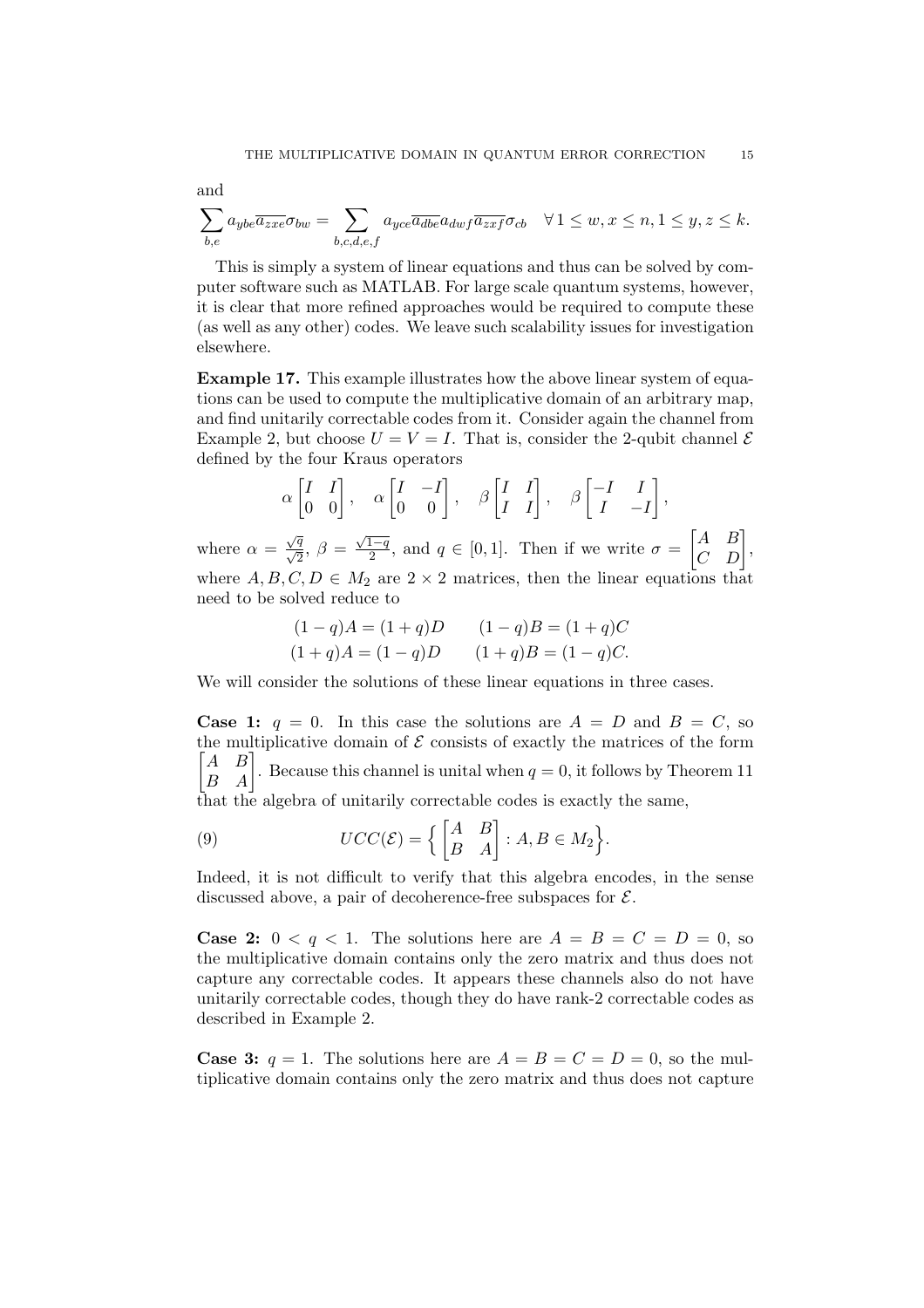any correctable codes. However, it is easily verified that the two subspaces defined by the ranges of the following two algebras are unitarily correctable:

$$
\left\{ \begin{bmatrix} A & -A \\ -A & A \end{bmatrix} : A \in M_2 \right\} \quad \text{and} \quad \left\{ \begin{bmatrix} A & A \\ A & A \end{bmatrix} : A \in M_2 \right\},
$$

where the unitary correction operations are  $\frac{1}{4}$ 2 I I  $\begin{bmatrix} I & I \\ -I & I \end{bmatrix}$  and  $\frac{1}{\sqrt{2}}$ 2 ·  $I - I$  $\begin{bmatrix} I & -I \\ I & I \end{bmatrix}$ respectively. The fact that the multiplicative domain does not capture all unitarily correctable codes highlights the fact that the converse of Theorem 14 does not hold in general for non-unital quantum channels. Also, the smallest algebra containing these two subspaces is exactly the algebra described by Eq. (9). However, · ·

$$
\mathcal{E}\left(\begin{bmatrix} A & B \\ B & A \end{bmatrix}\right) = \begin{bmatrix} 2A & 0 \\ 0 & 0 \end{bmatrix},
$$

so clearly that algebra is not unitarily correctable as there is no way to recover the "B" blocks. This highlights the fact that in general there is no way to define the UCC algebra of a non-unital quantum channel.

Acknowledgements. M.-D.C. was supported by NSERC Discovery Grant. N.J. was supported by an NSERC Canada Graduate Scholarship and the University of Guelph Brock Scholarship. D.W.K. was supported by NSERC Discovery Grant and Discovery Accelerator Supplement, an Ontario Early Researcher Award, and CIF, OIT.

# **REFERENCES**

- [1] M. A. Nielsen, I. L. Chuang, Quantum computation and quantum information, Cambridge University Press, 2000.
- [2] D. Gottesman, An introduction to quantum error correction, in Quantum Computation: A Grand Mathematical Challenge for the Twenty-First Century and the Millennium, ed. S. J. Lomonaco, Jr., pp. 221-235 (American Mathematical Society, Providence, Rhode Island, 2002).
- [3] E. Knill, R. Laflamme, A. Ashikhmin, H.N. Barnum, L. Viola, W.H. Zurek, Introduction to quantum error correction, Los Alamos Science, November 27, 2002.
- [4] D. Gottesman, Phys. Rev. A **54**, 1862 (1996).
- [5] D. Kribs, R. Laflamme, D. Poulin, Phys. Rev. Lett. 94, 180501 (2005).
- [6] D. Poulin, Phys. Rev. Lett. 95, 230504 (2005).
- [7] A. Shabani, D.A. Lidar, Phys. Rev. A, 72 042303 (2005).
- [8] D. Bacon, Phys. Rev. A, **73** 012340 (2006).
- [9] D. W. Kribs, R. W. Spekkens, Phys. Rev. A 74, 042329 (2006).
- [10] M. D. Choi, D. W. Kribs, Phys. Rev. Lett., 96 050501 (2006).
- [11] E. Knill, Phys. Rev. A **74**, 042301 (2006).
- [12] A. Klappenecker, P. K. Sarvepalli, arXiv.org/quant-ph/0604161 (2006).
- [13] S. A. Aly, A. Klappenecker, arXiv:0712.4321 (2007).
- [14] J. Emerson, M. Silva, O. Moussa, C. Ryan, M. Laforest, J. Baugh, D. G. Cory, R. Laflamme, Science 317, 1893 (2007).
- [15] C. Beny, A. Kempf, D. W. Kribs, Phys. Rev. Lett., 98 100502 (2007).
- [16] R. Blume-Kohout, H.K. Ng, D. Poulin, L. Viola, Phys. Rev. Lett., 100 030501 (2008).
- [17] M. Silva, E. Magesan, D. W. Kribs, J. Emerson, Phys. Rev. A, 78 012347 (2008).